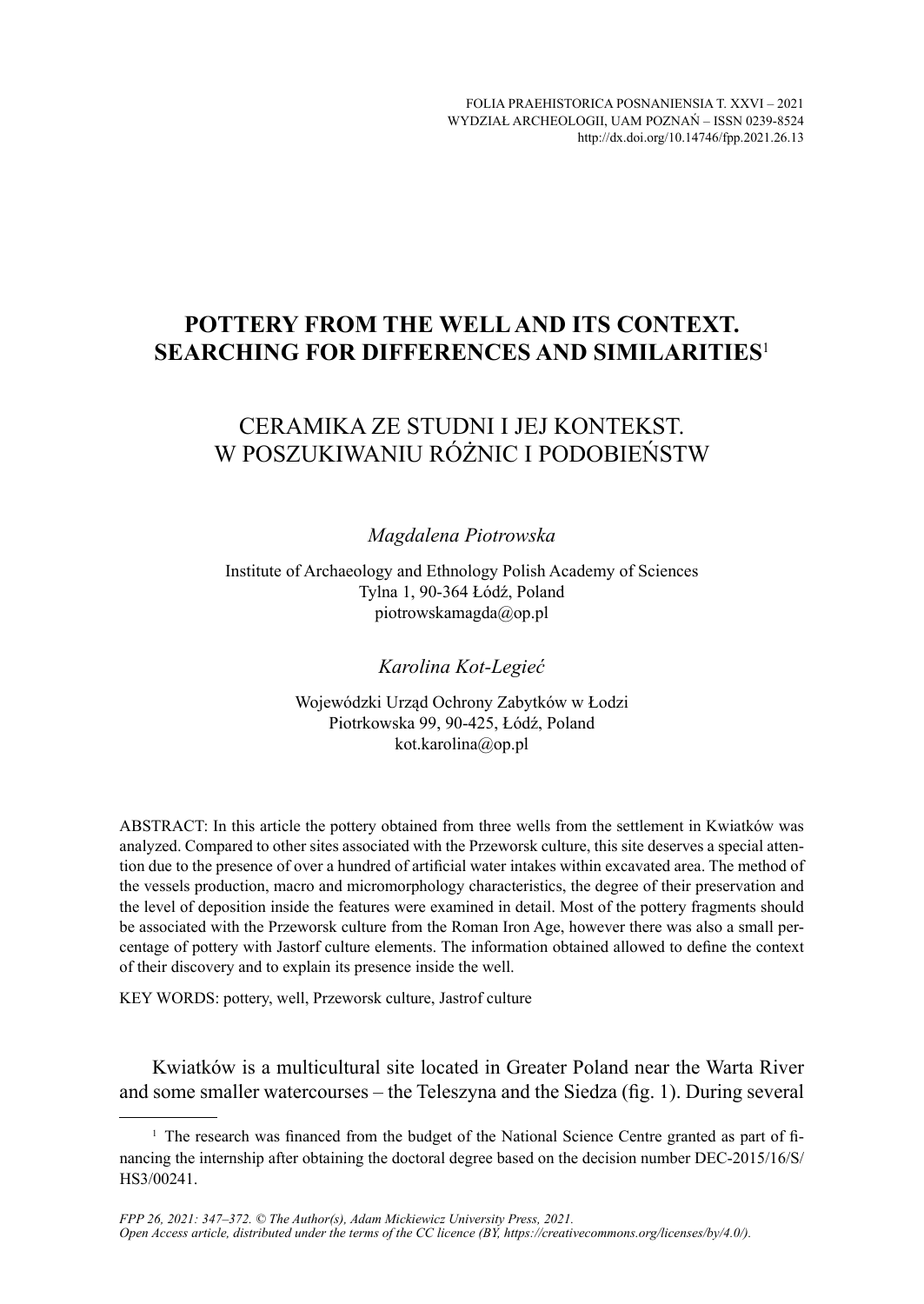

Fig. 1. Kwiatków 11/20, Brudzew commune. Location of the site against the background of the map of Poland

seasons of researches, an area of approximately 17 ha was excavated (fig. 2). Most of the discovered sources are associated with the extensive settlement of the Przeworsk culture population (Rzepecki et al., 2016). Pottery prevailed among the finds. Large amounts of vessel fragments (a total of about 290 thousand sherds) were obtained from both the cultural layer and the fills of features. This material became one of the foundations to determine the chronology of this vast settlement (Kot, Piotrowska, 2016, p. 287–301).

Among the recorded features, a group of over one hundred wells, which distinguish Kwiatków from other Przeworsk settlements, deserves a special attention. These features were found within the entire excavated area and they did not form distinct clusters within the settlement (Piotrowska, 2015; Piotrowska, 2016, p. 63–95). The most numerous finds obtained from the fills of wells included also pottery. Both the amount of the artifacts discovered in the wells and the state of preservation of the vessels varied. The finds included from a few to several hundred fragments of pottery. Some of the preserved vessels and forms were suitable for reconstruction.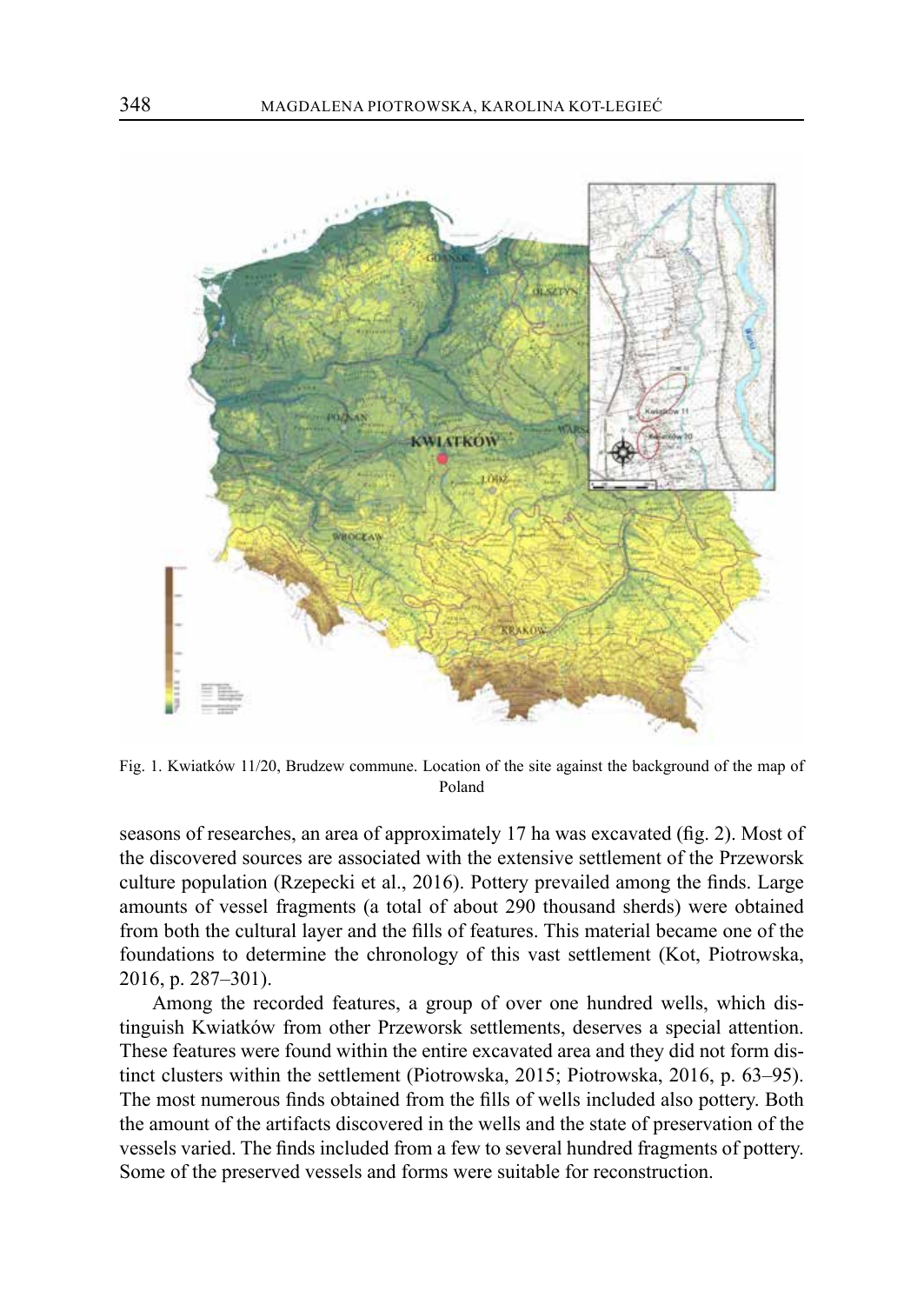

Fig. 2. Kwiatków 11/20, Brudzew commune: range of the site, excavated area, zones A1 and A2, location of the wells no. 1293, 7287, 10948 (after Rzepecki 2016 with changes by M. Piotrowska)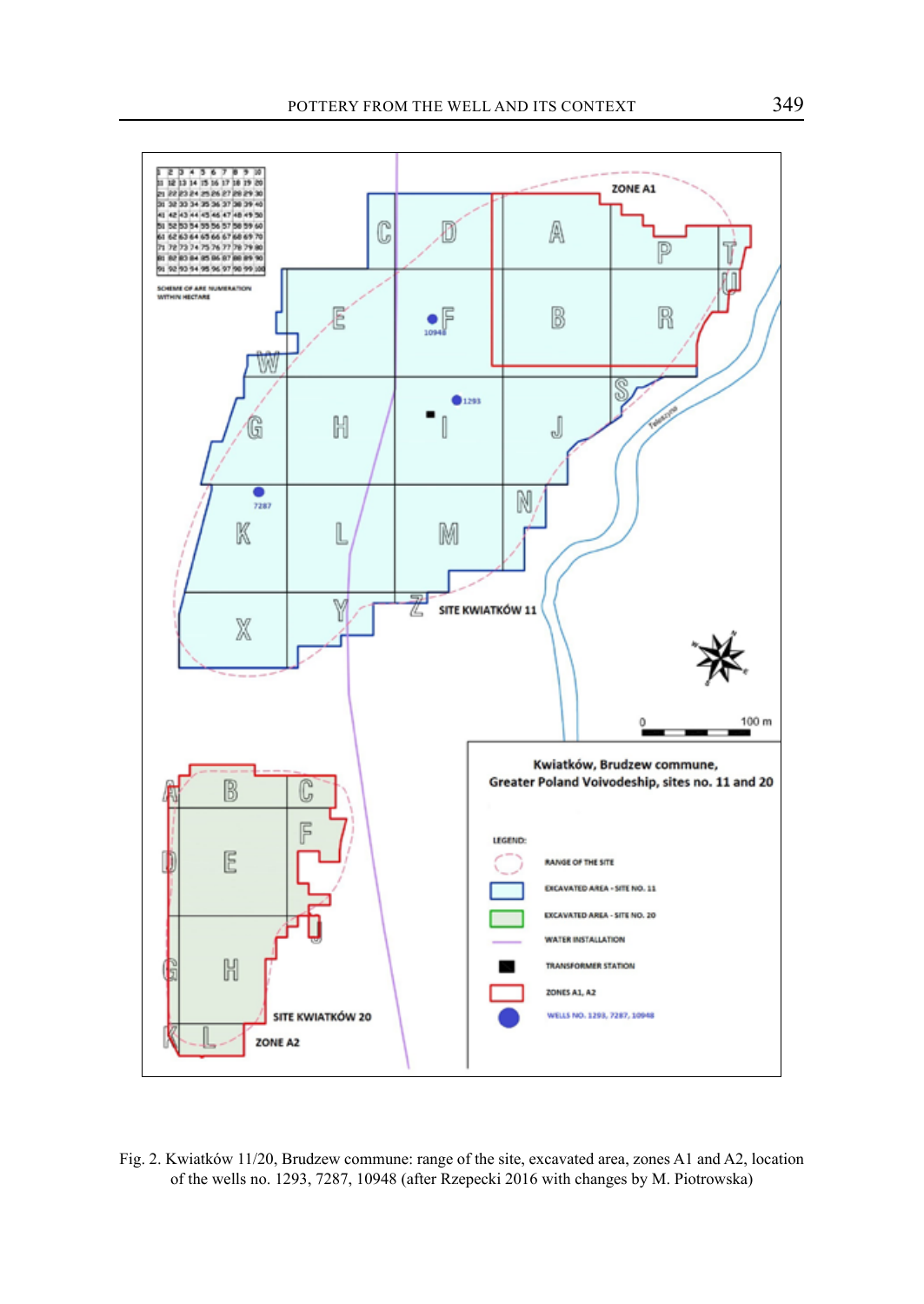The subject matter of this article is fractions of the vessels coming from the fills of three selected wells from the Kwiatków 11/20 site. The material does not differ from the majority of pottery fragments obtained from other wells and features or cultural layer recorded in the comprehensively researched part of the site defined as zone A1 (Kot, 2016, p. 141–274). In addition to the materials of the Przeworsk culture, these features yielded pottery which stylistics is associated with vessels of the Jastorf culture. Two of the selected wells show structural differences in comparison with the other wells.

### **CHARACTER OF THE DATA**

The vast majority of wells reordered at the site in Kwiatków is associated with the settlement of the Przeworsk culture population. The pottery discovered in the fills of the wooden casings come mainly from the Roman period, and the dendrochronological dates obtained for zone A1 indicate the second century AD. Materials obtained from zone A2 have later provenance (Kot, Piotrowska, 2016, p. 292–294).

The dating of the pottery obtained from the wells, in the majority, correlates with the time when the wells functioned as artificial water intakes. The fills of these compelling features, occasionally yielded pottery of the Przeworsk culture from the younger pre-Roman Iron Age and also some fragments of vessels with features of the Jastorf culture were recorded there. It is so, for example, in the case of zone A1 (Kot, Piotrowska, 2016, p. 293) and in the case of the features selected for this article which were found outside the zone. Two of the presented wells were located in the central part of the Kwiatków 11 site, and the third feature was recorded in the south-western part of this area.

At the current stage of research of the materials from the site in Kwiatków, it is known that the Przeworsk cultural settlement functioned already in the younger pre-Roman Iron Age. This is confirmed by a significant collection of the "younger-pre-Roman" pottery, and an almost complete lack of features from that period, as those were destroyed mostly by the intense Przeworsk settlement activity in the first centuries AD. This is the case noted in zone A1. Further research will show whether the intensive exploitation of the area during the period of the Roman Iron Age also contributed into the degradation of the older sources in the area where the wells selected for the analysis are located.

As already mentioned, pottery was obtained from the fillings of the discussed wells, which stylistically referred to the forms characteristic of the Przeworsk culture and referred to the materials of the Jastorf "circle". The largest amount of pottery deposited in the well fills, should be undoubtedly linked to the period of the Roman Iron Age and only a small percentage was represented by pottery of the "Jastorf" provenance. This became the basis for an elaboration of these interesting materials, the context of their discovery and an explanation of their presence in the well fills.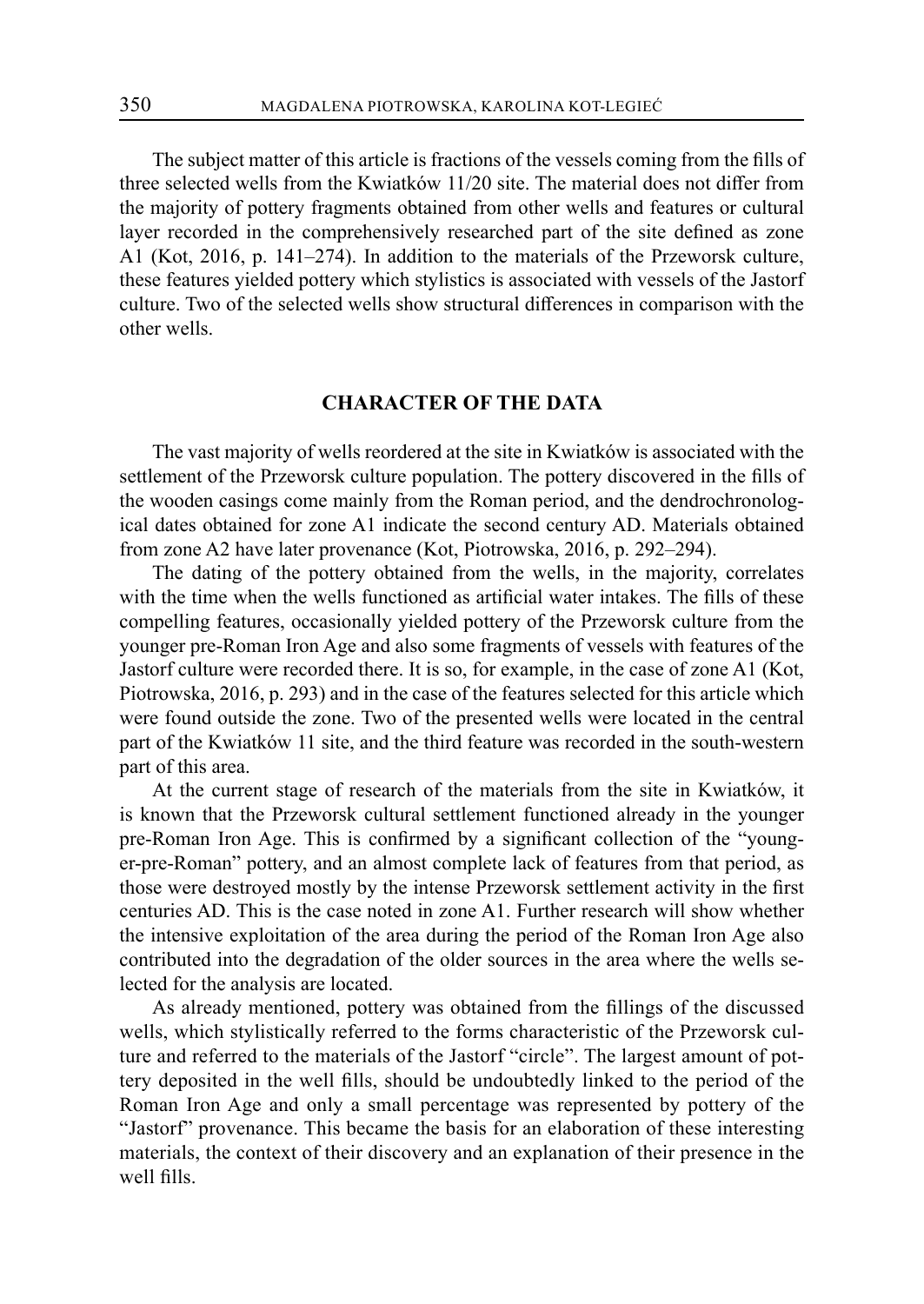The obtained pottery was subjected to a detailed analysis. Attempts were made to capture the differences between the techniques of its production as well as its macro and micromorphological characteristics. The degree of its destruction and fragmentation, the frequency of its occurrence in the fills of the described features and its quantity in relation to the material characteristic of the Przeworsk culture were taken into account. Also, the formal character (depth, width, type of construction – the casing etc.) of the analysed features were presented.

# **CONTEXT OF DISCOVERY OF THE ANALYSED POTTERY – CHRONOLOGICAL AND CULTURAL OUTLINE**

The first analysed well was feature 7287. It was located in the south-western part of Kwiatków 11, within section K (fig. 2). It was characterized by a log casing construction, below which there were still present, vertically placed – driven sharpened planks, which partly "overlapped" with the log casing. The height of the preserved construction was about 0.4 m, and it was made up of 6 boards (laths). The original depth of the entire well together with the laths below the log casing might be about 2.6 m (fig. 3).



Fig. 3. Kwiatków 11/20, Brudzew commune. Well no. 7287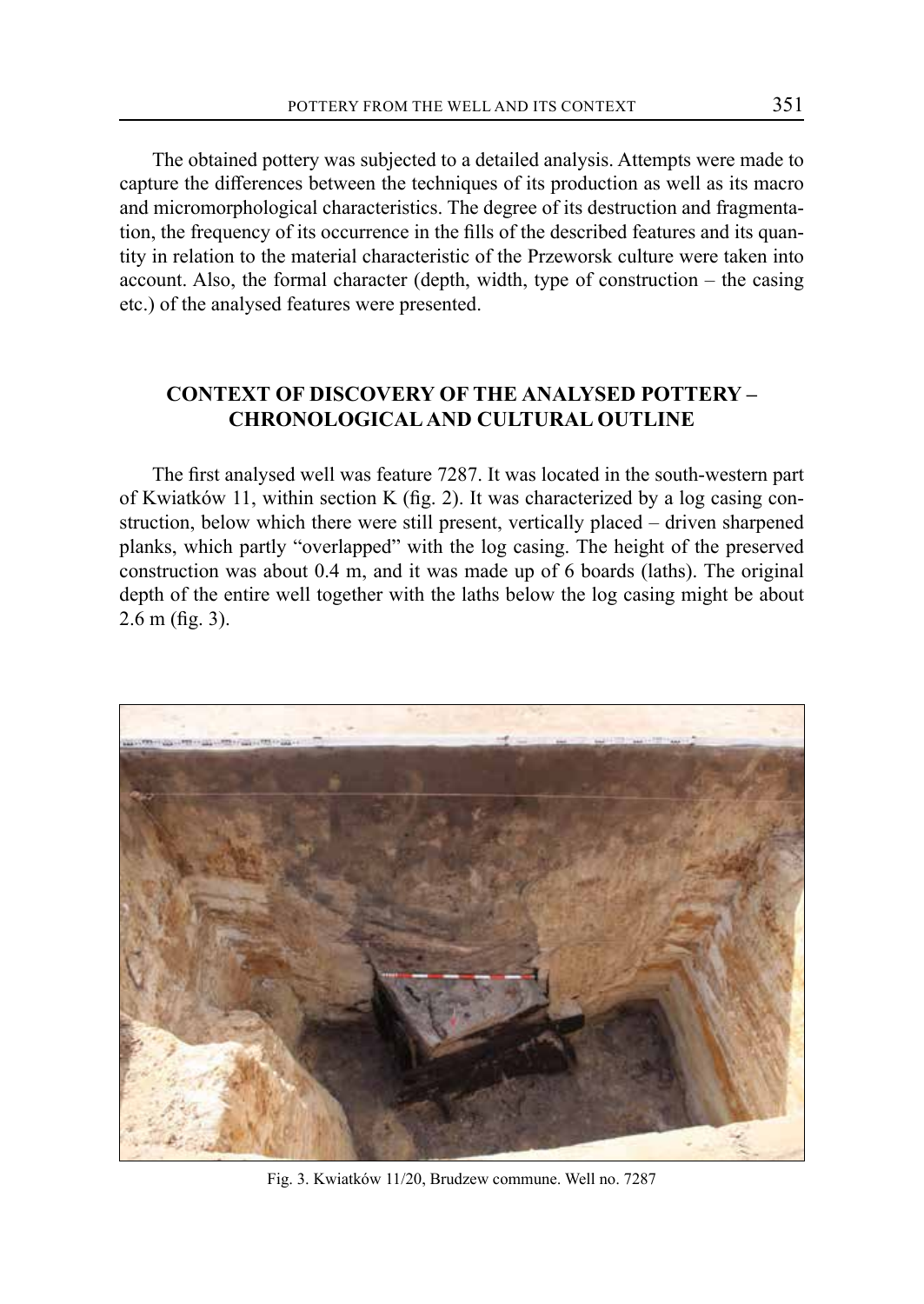The fill of the well contained over 300 chronologically varied sherds of pottery – a significant part of the assemblage accumulated in the upper part of the fill. Most of them should be associated with the Roman Iron Age and some analogies to a small part of them can be found in the pre-Roman Iron Age. The upper layers of the feature contained the most fragmented and destroyed material which was not suitable for reconstruction of the forms (fig. 4: 1–7 – mechanical layer I–III). Its state of preservation gives grounds for including it in the period of the Roman Iron Age. Larger fragments were recorded in the far lower layer. Almost all the fragments of vessels found in the fill of the well can be linked with the Przeworsk culture (fig. 4–6). The find included remains of some small, vase-shaped vessels. The first vessel had a nearly vertical spout and its shoulder was strongly accentuated (fig. 4: 8 – mechanical layer V). Such forms, without a distinct neck, can be linked to type II/3 type defined by T. Liana for the entire early Roman Iron Age (Liana, 1970, p. 439). The second form had a finer profile with a distinct neck (fig. 5: 3 – mechanical layer XII). The vessel correlated with type II/2 which occurred in both phases of the early Roman Iron Age (Liana, 1970, p. 439). The next part of the fill of the wooden casing yielded upper parts of vessels with short necks which expanded into bulbous bodies (fig. 4: 11 – mechanical layer VIII, 5: 1 – mechanical layer XII, 6: 3 – mechanical layer XVIII). Vessels with similar tectonics are recorded at the sites covering a broad chronological range from phase B2/C1 through the late Roman Iron Age and up to the Migration Period (Abramek, 2004, p. 335–342; Bender, 1980, p. 367; Kot, 2016, p. 290). Also, the upper part of the vessel with raised and sharp body was identified (fig. 6: 1 – mechanical layer XVI), which suggests phase B2 or perhaps the beginning of the younger Roman Iron Age (Godłowski, 1977, p. 126; Liana, 1970, p. 439).

One of the fragments raises questions – both its technique of production and the tectonics deviate from the typical representatives of the Przeworsk culture. Only the upper part of the vessel – rough and beige-brown in colour, was preserved. The described fragment of the vessel was deposited at a depth of about 1m from the upper part of the feature (approximately mechanical layer VIII) (fig. 7: a, b, c). The form of the sherd refers to the tripartite vessels encountered in the Jastorf culture circle from Mecklenburg and Brandenburg, where they were recorded in the material from the end of the older pre-Roman Iron Age to the beginning of the younger pre-Roman Iron Age (Keiling, 1969, p. 145–146). They are noted throughout the Polish lands at the sites with the materials showing Jastorf features, e.g., in Greater Poland (Kasprowicz, 2008, table 13: 5; Żychliński, 2004, p. 248; Kot, 2016, p. 149–150) or Masovia (Machajewski, Rozen, 2016, p. 59–60, table 54:2). The single fragment clearly deviating in terms of stylistics and chronology from the remaining fragments obtained from the well indicates its secondary deposition.

A large glass Celtic bead – *Ringperle* (Bochnak, 2014, p. 50) is an interesting artefact found in the discussed well. It was obtained from the lower parts of the fill, in which pottery of the Przeworsk culture from the period of Roman Iron Age was also noted. The preponderance of the rest of the materials shows that this artefact probably entered that place during levelling of the feature.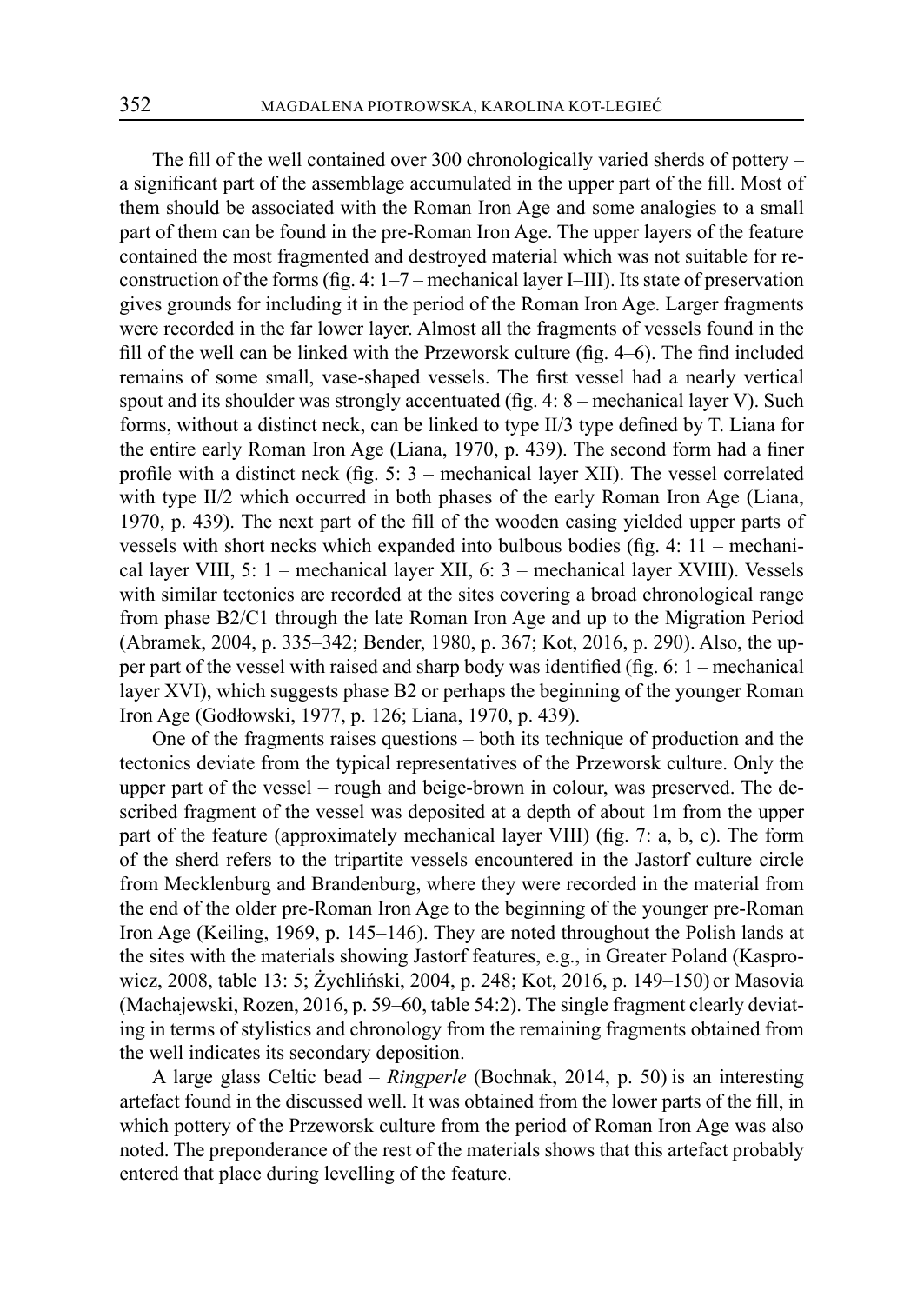

Fig. 4. Kwiatków 11/20, Brudzew commune. Pottery from feature no. 7287: 1–6 – I mechanical layer, 7 – III mechanical layer, 8–9 – V mechanical layer, 10 – VI mechanical layer, 11 – VIII mechanical layer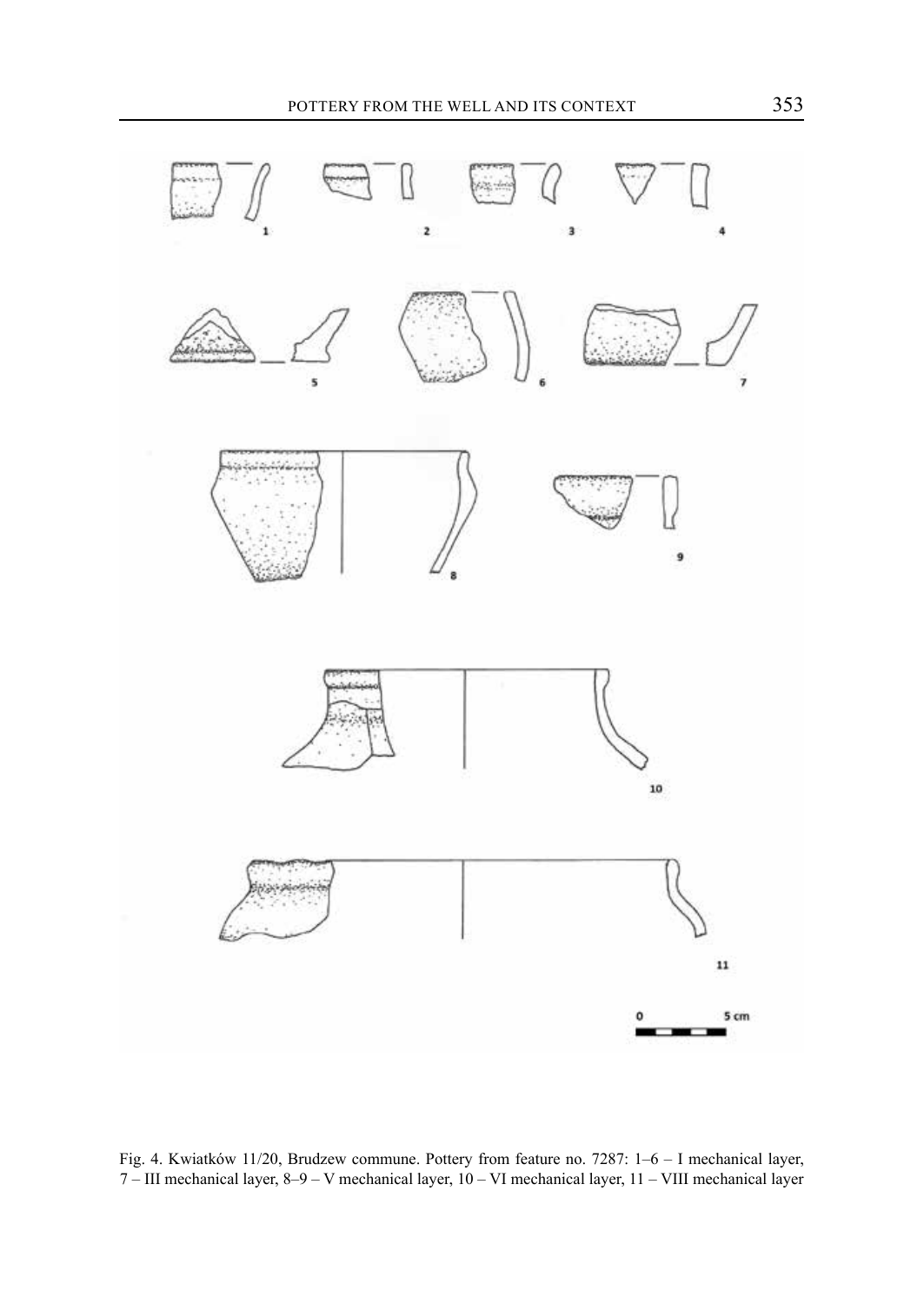

Fig. 5. Kwiatków 11/20, Brudzew commune. Pottery from feature no. 7287: 1–3 – XII mechanical layer, – XV mechanical layer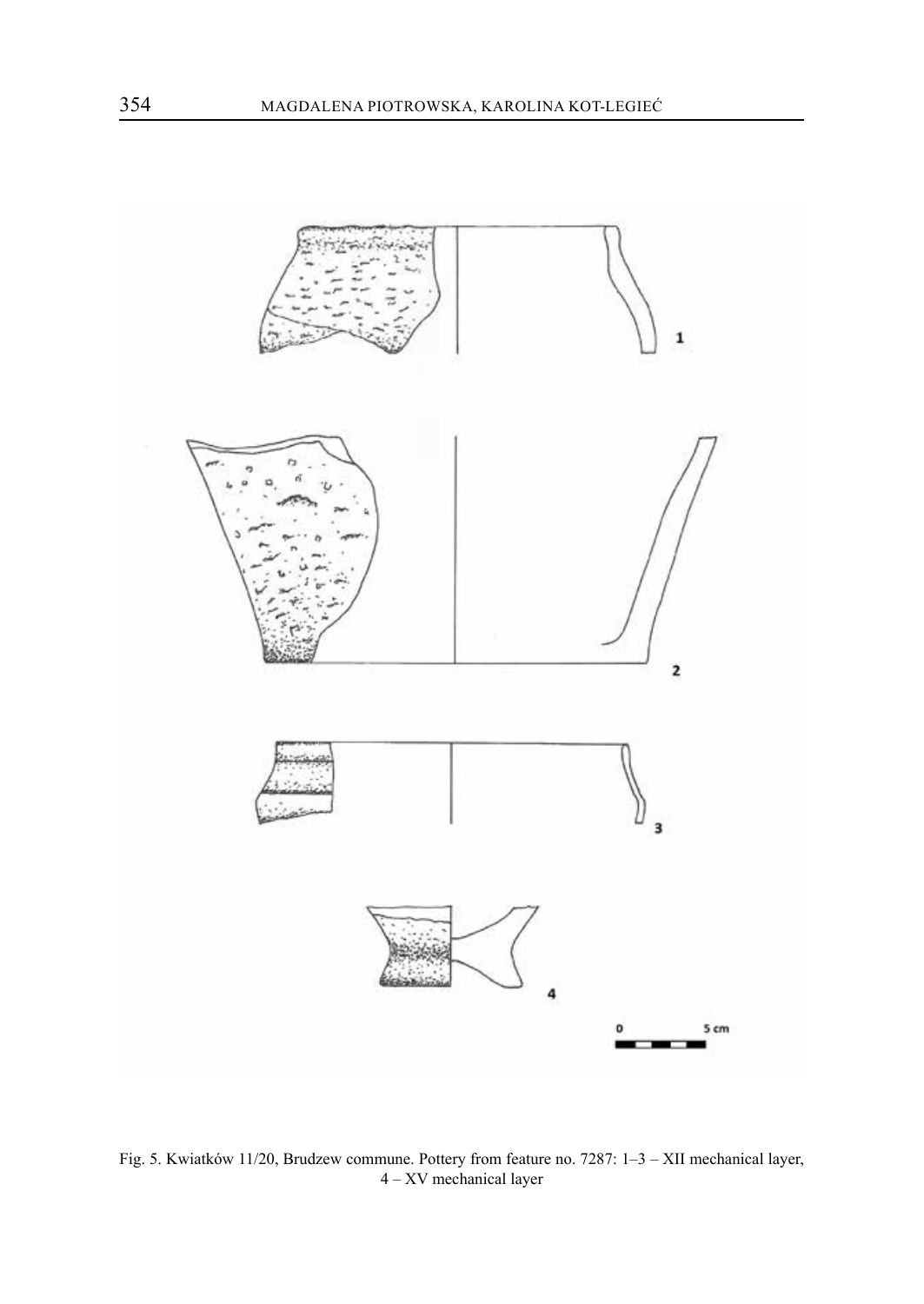

Fig. 6. Kwiatków 11/20, Brudzew commune. Pottery from feature no. 7287: 1 – XVI mechanical layer, 2 – XVII mechanical layer, 3–4 – XVIII mechanical layer, 5 – XXII mechanical layer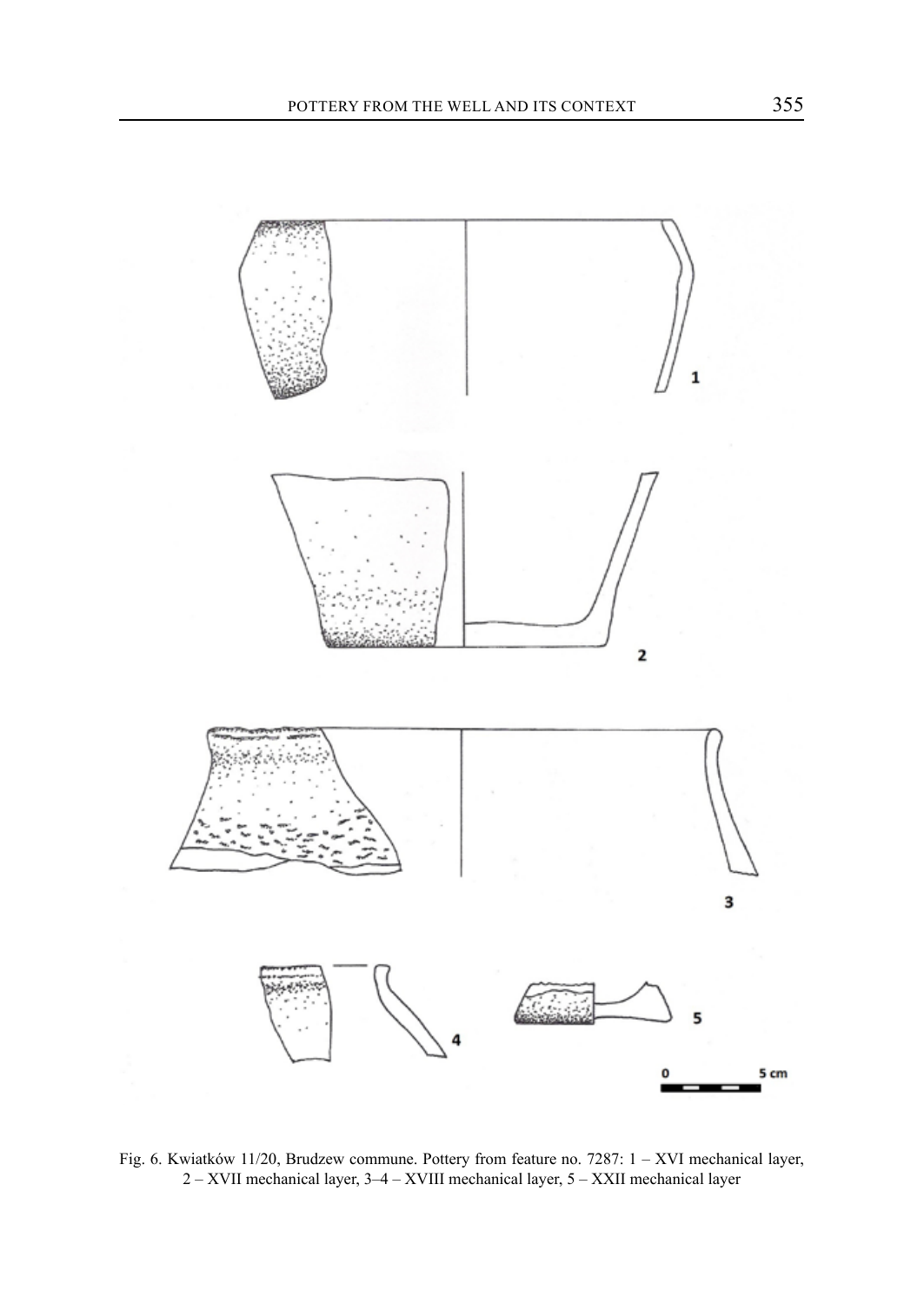

Fig. 7. Kwiatków 11/20, Brudzew commune. Feature no. 7287: a – during the explorationwithinpottery fragment at the level of the VIII mechanical layer, b–c – pottery fragment from VIII mechanical layer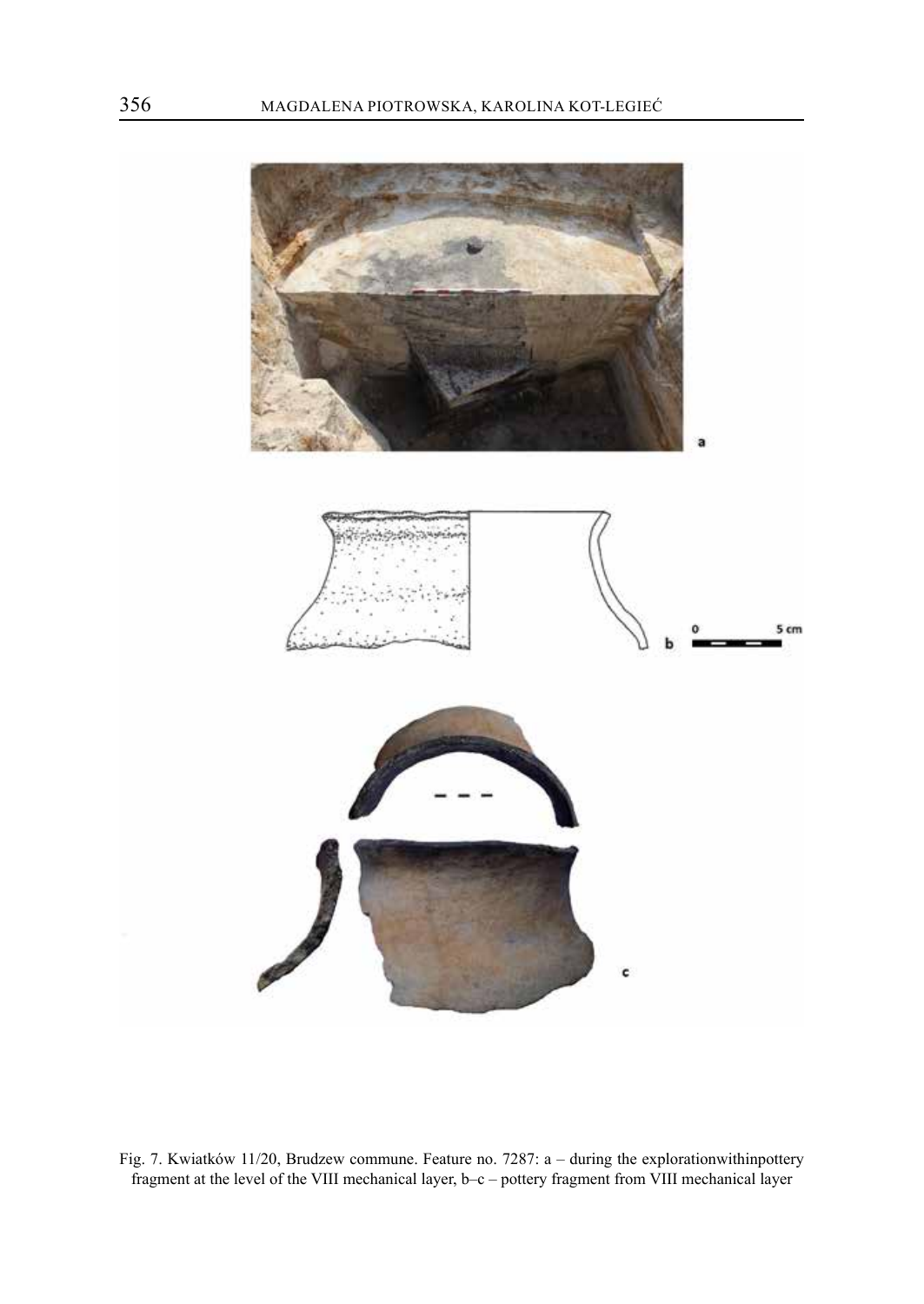The nature of the fill indicates that the feature had been spontaneously filled as a result of post-depositional processes. This is additionally evidenced by numerous fragments of wood obtained from the filling and probably coming from the upper parts of the structure which had collapsed inwards (fig. 8).



Fig. 8. Kwiatków 11/20, Brudzew commune. Feature no. 7287 – fragments of woodseen in the well – probablyparts of collapsed, upper construction

The most probable chronology of the feature would involve the Przeworsk culture from the period of the Roman Iron Age, despite some inclusion of the artefacts having older provenance. The pottery obtained from the fill of the well preclude the possibility of providing an unambiguous date for this feature. The sherds are dated both to the early stages of the Roman Iron Age and a much later period associated with its decline. In the deepest layers of the backfill material which chronology extends over the end of the early Roman Iron Age through the younger Roman Iron Age up to the late Roman Iron Age prevailed. Unfortunately, dendrochronological analyses failed to determine dates for wooden casing. Predominance of the materials dated to the period of the Roman Iron Age over the artefacts which have older provenance shows that the area around the well was used intensively in that period.

Feature 1293 is unique in comparison with other wells from the presented site. This well is the only recorded feature with a circular casing constructed out of wattle (fig. 9). The external construction was additionally strengthened with upright, sharpedged laths. An analogy to this feature was recorded at the site in Izdebno Kościelne,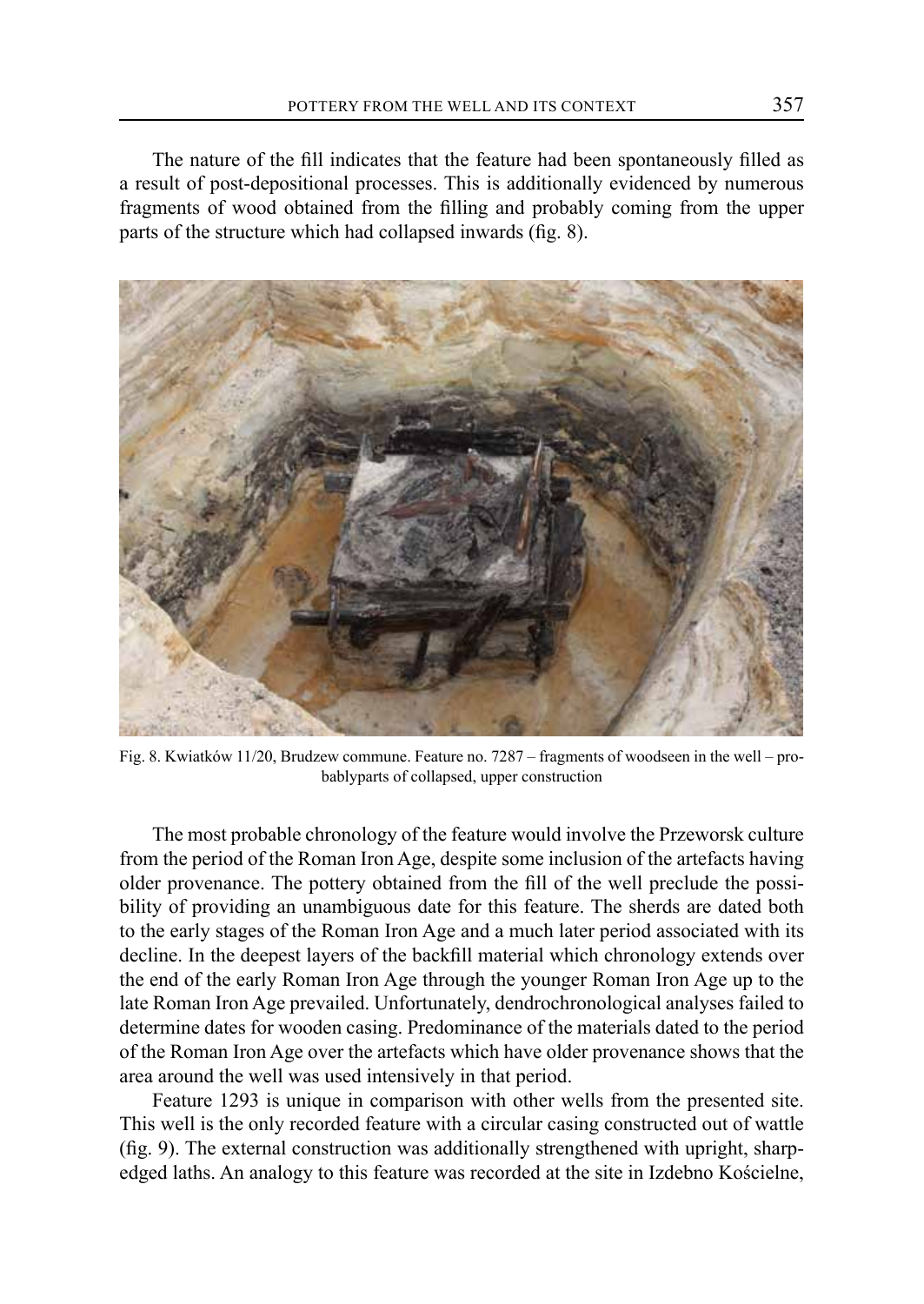

Fig. 9. Kwiatków 11/20, Brudzew commune. Feature no. 1293

where several wells had similar casings made from wattle (among other things) and they were associated with the Jastorf culture (Domaradzka, Waluś, 2009–2010, p. 206, fig. 5). In the specialist literature, features which possess casings build in such a way are often linked with flax retting (Bednarczyk, 1998).

The fill of the feature yielded a small assemblage of pottery which consisted of two vessels only. At a depth of 40–50 cm (mechanical layer IV–V) from the upper part, there was a shallow bowl with a slightly outward rim and black, shiny surface with a spout diameter of approx. 9 cm (fig. 10). The vessels of this type refer to the forms classified by T. Liana to group VI/2 and are dated to phase B2 (Liana, 1970, p. 440).

At a far deeper depth (about 160 cm), 54 pottery fragments from one vessel were recorded. The obtained sherds provided a basis for a reconstruction of the almost complete vessel. The reconstructed vessel belongs to pot-shaped forms, 37 cm high, with a spout diameter of 19.5 cm and a base diameter of 16 cm. Despite its considerable size, the reconstructed form is characterized by relatively thin walls – also at the base. The vessel had a bulbous body, with the widest part placed in its middle part. Two methods of surface treatment were recorded – the under rim and base zones were smoothed out, whereas the body carries some traces of careful roughening (fig. 11). The colouration of the inner and outer surfaces is mostly dark brown but in some parts it is blackish (fig. 12). Both the method of the surface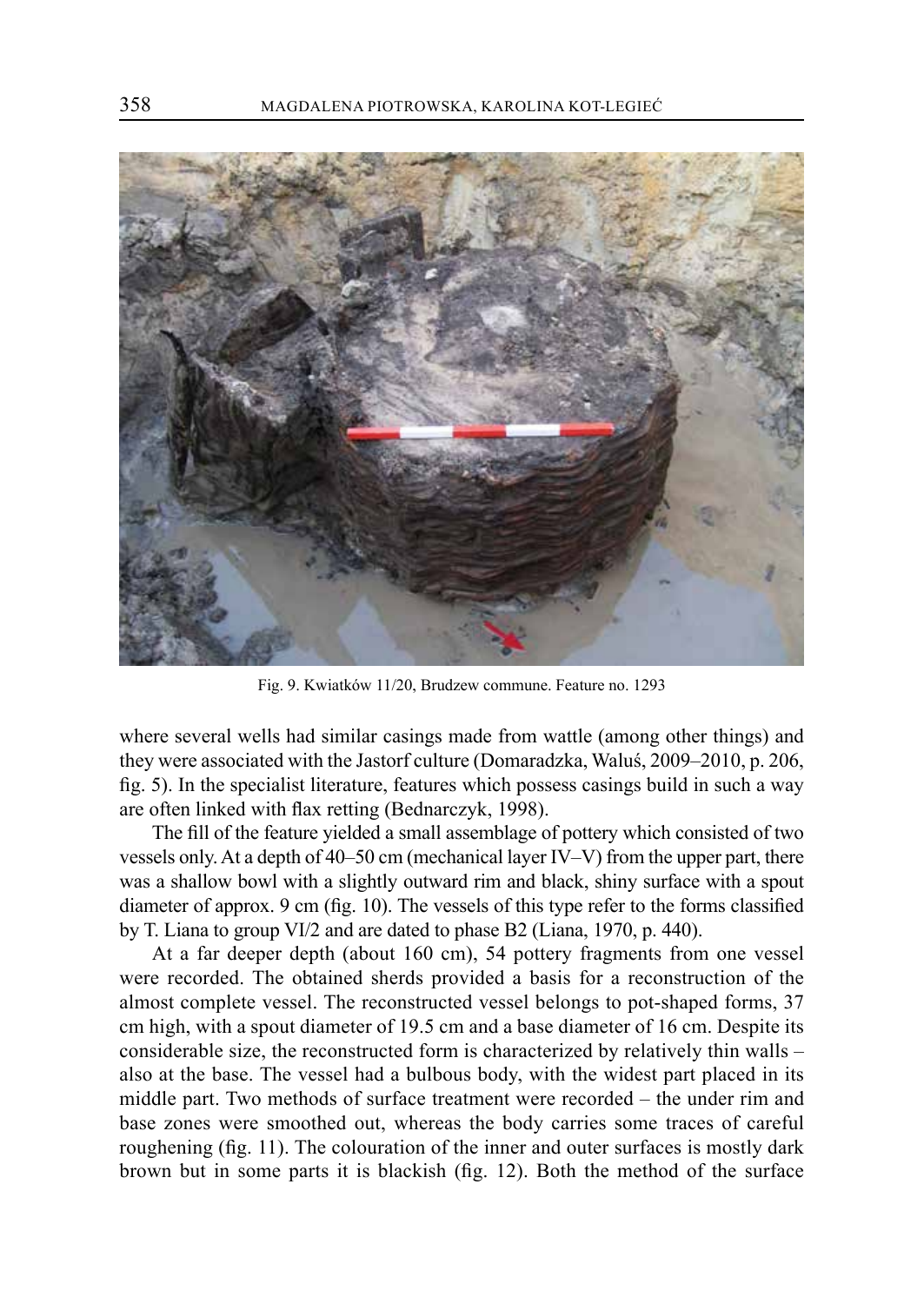

Fig. 10. Kwiatków 11/20, Brudzew commune. Feature no. 1293: small bowl from IV–V mechanical layer



Fig. 11. Kwiatków 11/20, Brudzew commune. Feature no. 1293: pot from XVI mechanical layer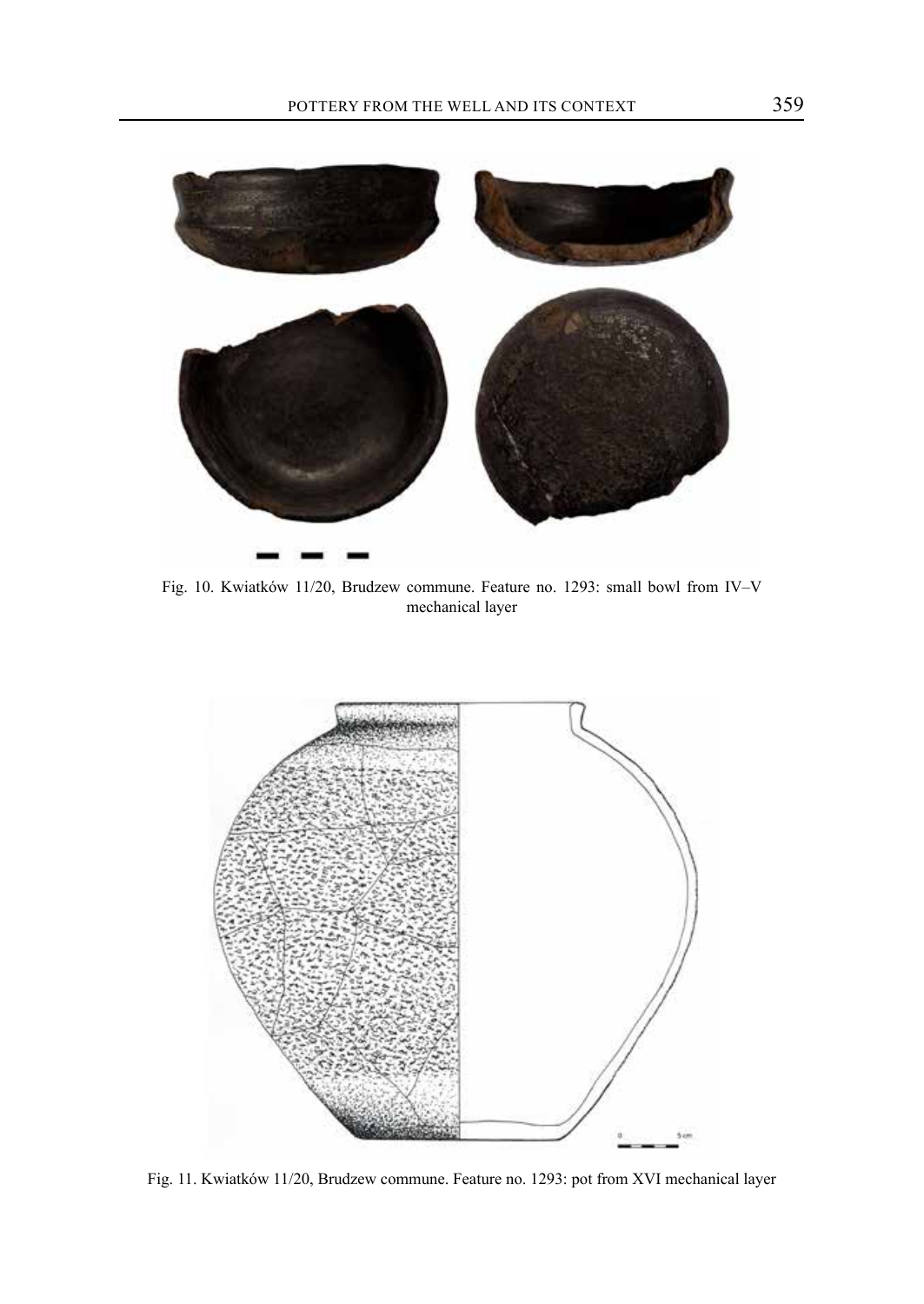

Fig. 12. Kwiatków 11/20, Brudzew commune. Feature no. 1293: pot from XVI mechanical layer

treatment and the characteristics of the micro- and macro-morphology show the Jastorf stylistic elements in the analyzed vessel form (Machajewski, Pietrzak, 2008, p. 157). Numerous analogies can also be found among the forms from the Jutland Peninsula (Dąbrowska, 1994, fig. 7) or in Denmark which (according to C. J. Becker) are linked to phase IIIa (Becker, 1961). Similar vessels are also recorded in the area of Mecklenburg, where they are synchronized (according to Keiling) with phase IIb (Keiling, 1969).

It cannot be ruled out that the fragments of a storage vessel got into the well when it was still in use – as they were recorded at level of  $XVI<sup>th</sup>$  mechanical layer, while the small bowl dated to the period of the Roman Iron Age occurred in the secondary context. Also in the case of this feature, no dates were obtained by means of dendrochronological analyses.

The well 10948 was the only feature without preserved casing. It was conservatively classified as a well because of its formal characteristic. The feature was probably in use for a relatively short time and then it was backfilled. This is indicated by the character of the fill and the obtained pottery. Maybe it was a vestige of some uncompleted, faulty well from which the wooden construction was removed or perhaps it was never even embedded on it (fig. 13). The presumed wells devoid of wooden casings were recorded, among other features, at the site in Izdebno Kościelne, Grodzisk Mazowiecki commune (Machajewski, Rozen, 2016, p. 54–55).

More than 170 fragments of vessels were documented in the fill of this well, which can be linked to the younger pre-Roman Iron Age and the period of the Roman Iron Age. Several fragments of decorated vessel bodies can be identified with the pre-Ro-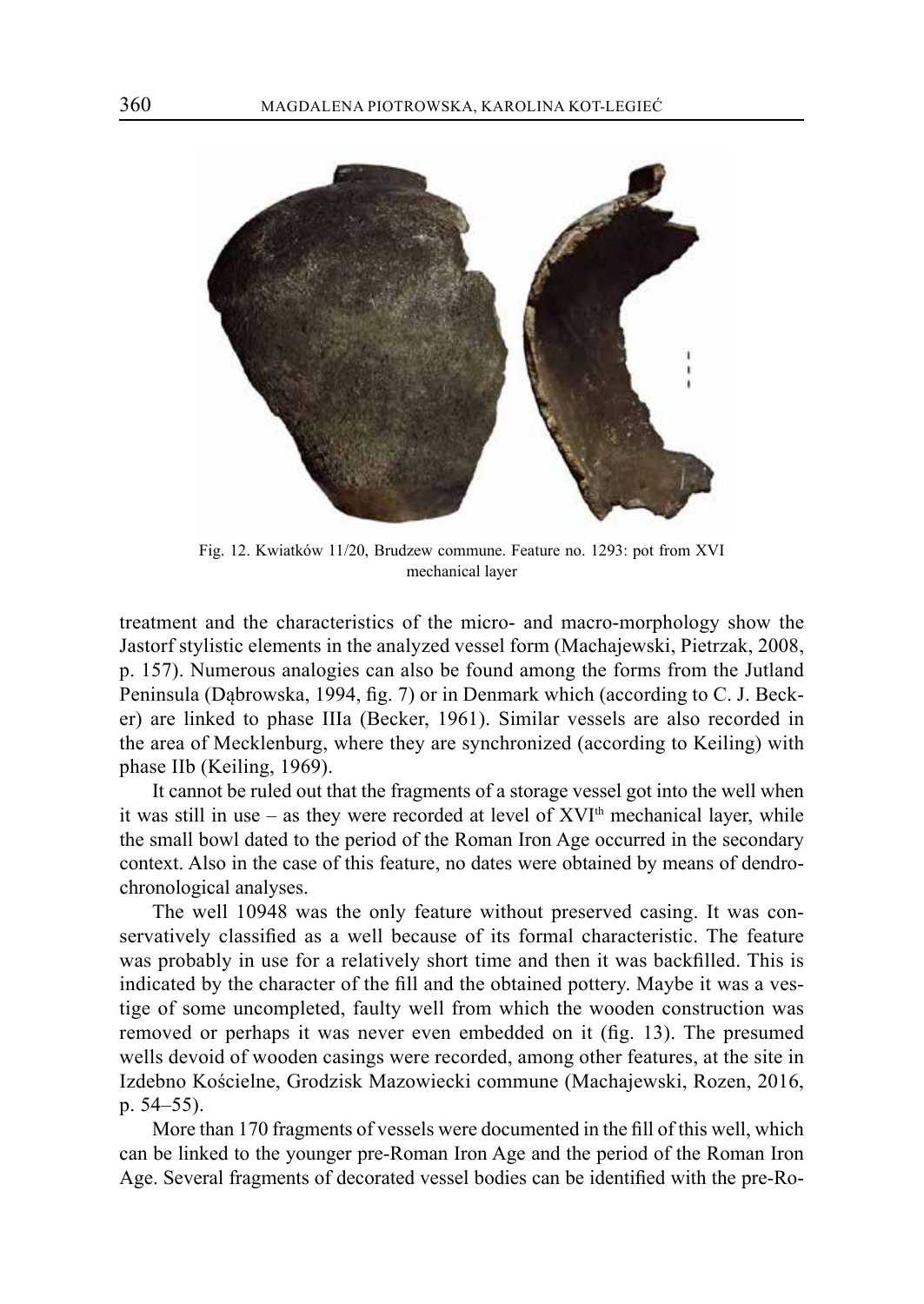

Fig. 13. Kwiatków 11/20, Brudzew commune. Feature no. 10948

man Iron Age (fig.  $14: 4, 8, 11, 13; 15: 3; 17: 4$ ). The majority of the decorations included shallow-engraved lines and stubs, and narrow bands composed of engraved lines. Both the threads and the technique of their production refer to the decorations frequently found in the pottery of the Przeworsk culture dated to the younger pre-Roman Iron Age, and they were usually placed in the upper part of the body and on the handles (Dąbrowska, 1988, p. 28–29). Analogous decoration elements occur in the materials from Brześć Kujawski dated to the turn of the older and younger stages of the pre-Roman Iron Age linked to the Jastorf circle (Grygiel, 2004, p. 81). The upper parts of the backfill yielded highly fragmented material which mainly included rims of vessels, which micromorphology (in the majority) points to the younger pre-Roman Iron Age and the Przeworsk culture. The assemblage included a vessel fragment (fig. 14: 9 – mechanical layer II) similar to the inverted pear-shaped jug linked to the early phase of the Przeworsk culture (ceramic phase 1) (Dąbrowska, 1988, p. 28–29). Another vessel that can be linked to the younger pre-Roman Iron Age (phase A3) (Skowron, 2008, table XXIV, 76: 2) is a biconical bowl with a thickened, inwardly oblique rim (fig. 16: 2 – mechanical layer III–VIII). The fill also yielded an assemblage of undistinguished base zones with arcuate profiles (fig. 15: 2, 5, 7; 17: 3). Such shape of the base part is noted in the materials from both the older and the younger pre-Roman Iron Age (Machajewski, Rozen, 2016, p. 69).

Fragments of the same vessel were found within several levels at a depth between 0.2 m and 1 m (fig. 18: 1, 2). Such vertical spread of the material may indicate an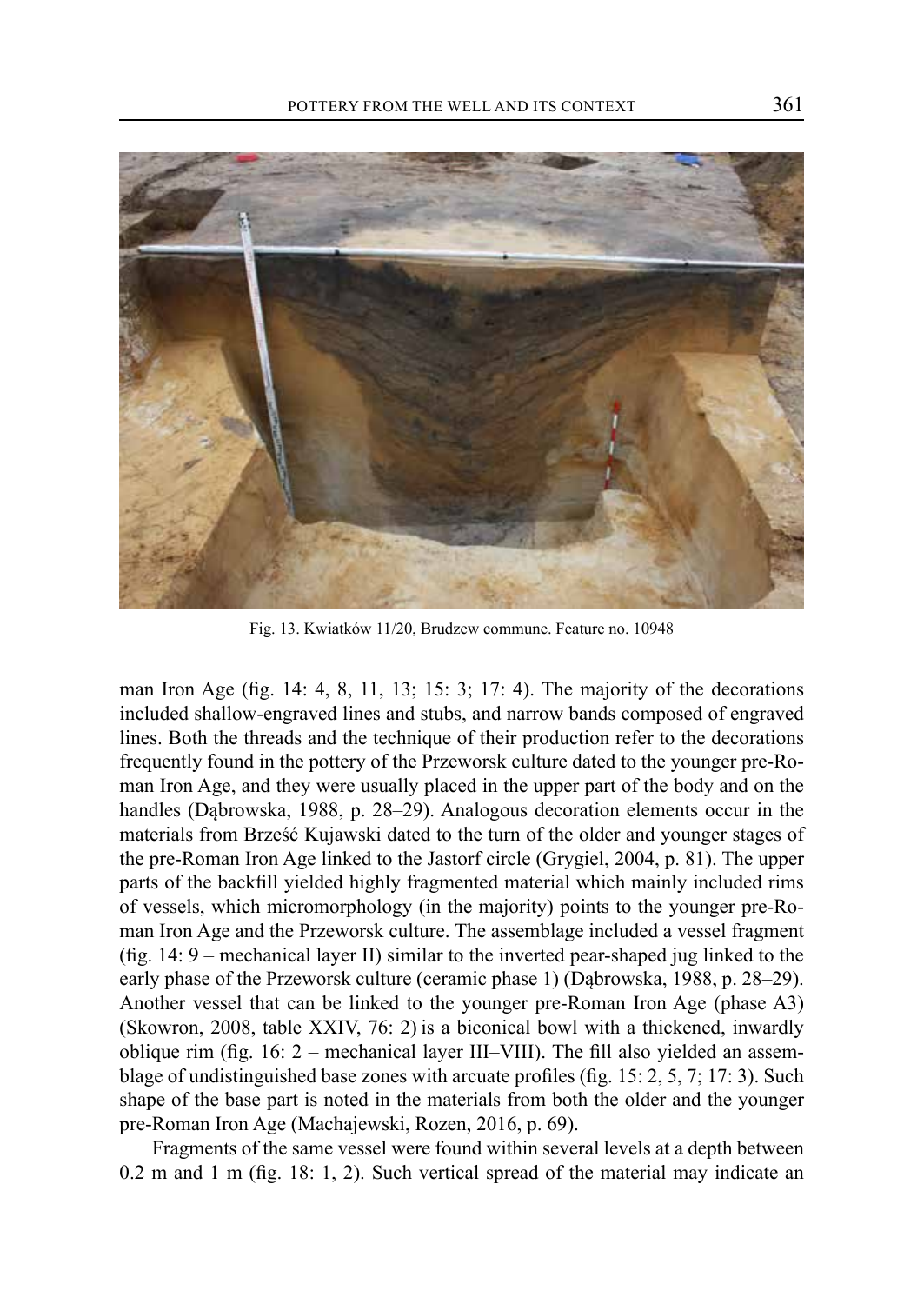

Fig. 14. Kwiatków 11/20, Brudzew commune. Pottery from feature no. 10948: 1–7 – I mechanical layer, 8–10 – II mechanical layer, 11–18 – II–IV/V mechanical layer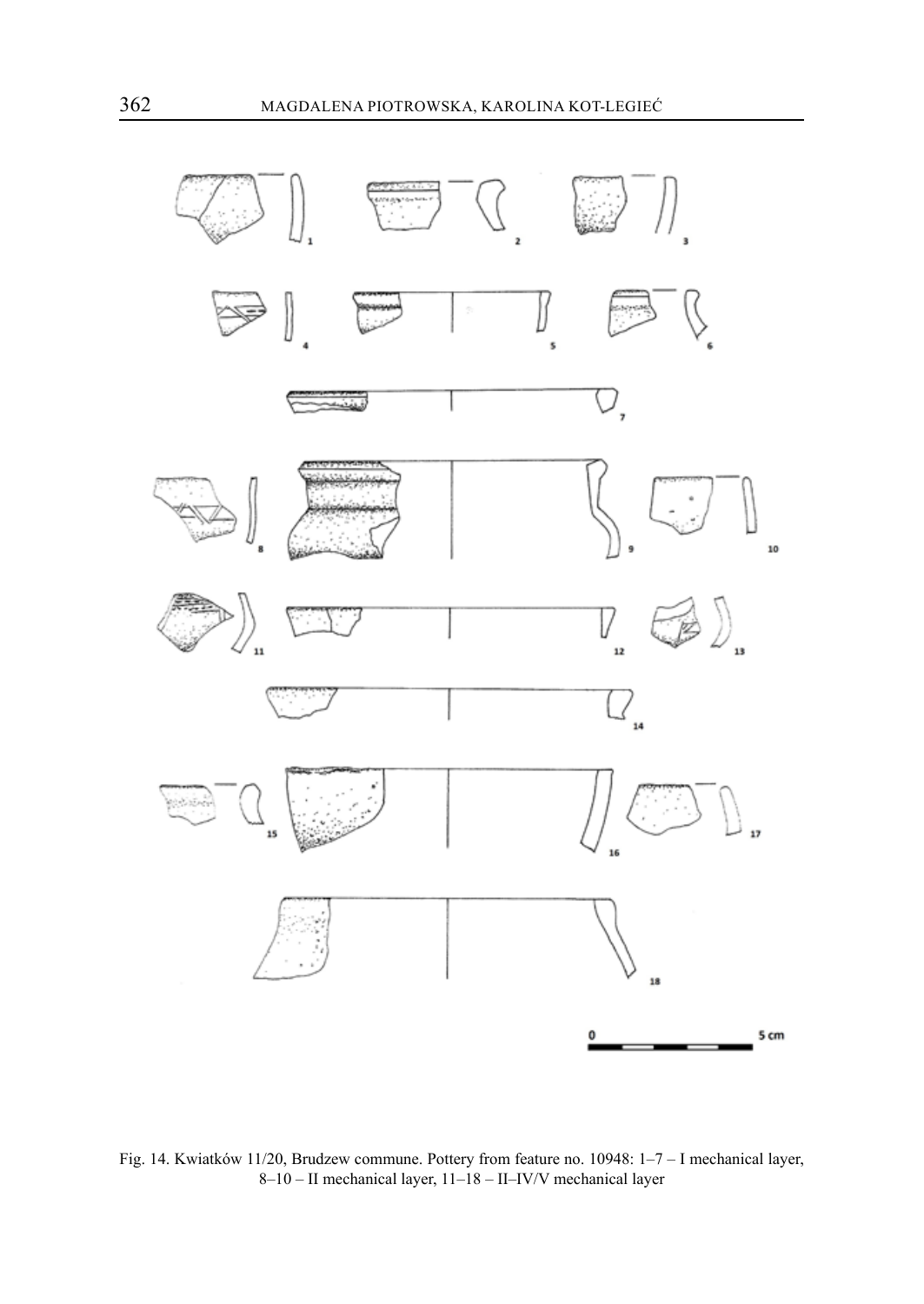

Fig. 15. Kwiatków 11/20, Brudzew commune. Pottery from feature no. 10948: 1–8 – II–IV/V mechanical layer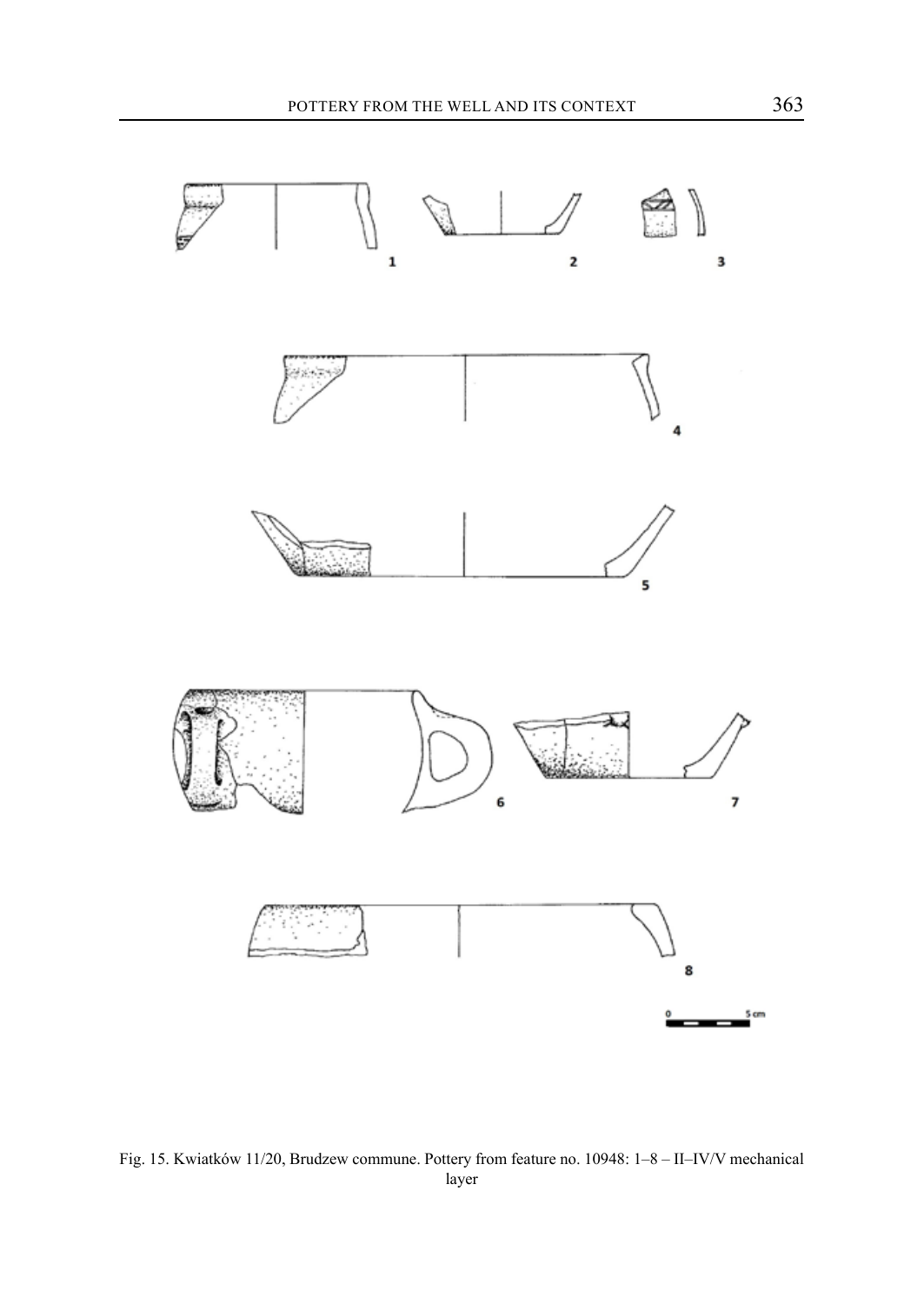

Fig. 16. Kwiatków 11/20, Brudzew commune. Feature no. 10948: 1–6 – III–VIII mechanical layer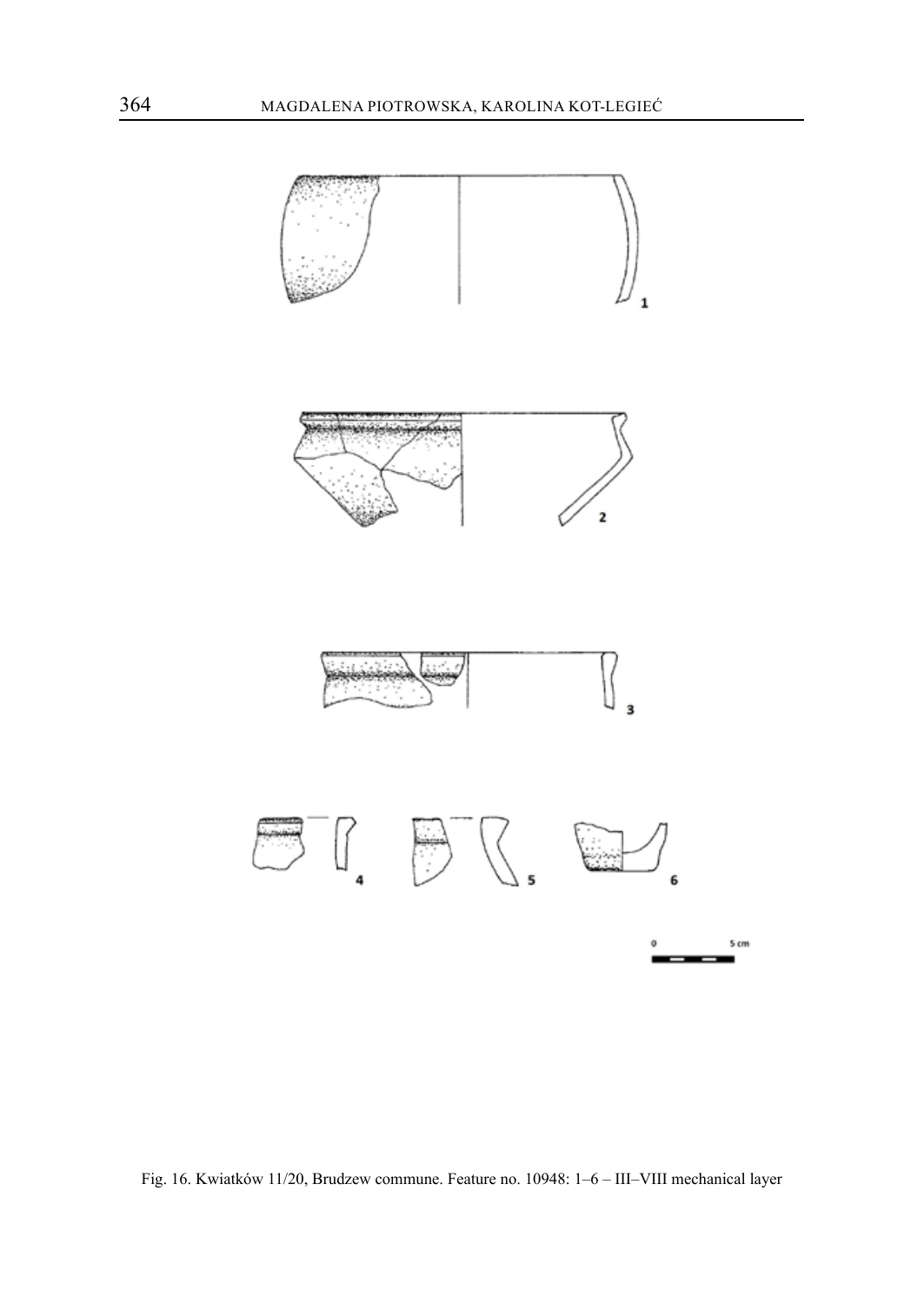

Fig. 17. Kwiatków 11/20, Brudzew commune. Feature no. 10948: 1 – VI mechanical layer, 2–3 – VIII–XI mechanical layer, 4–5 – IX–XVI mechanical layer, 6–8 – XXI mechanical layer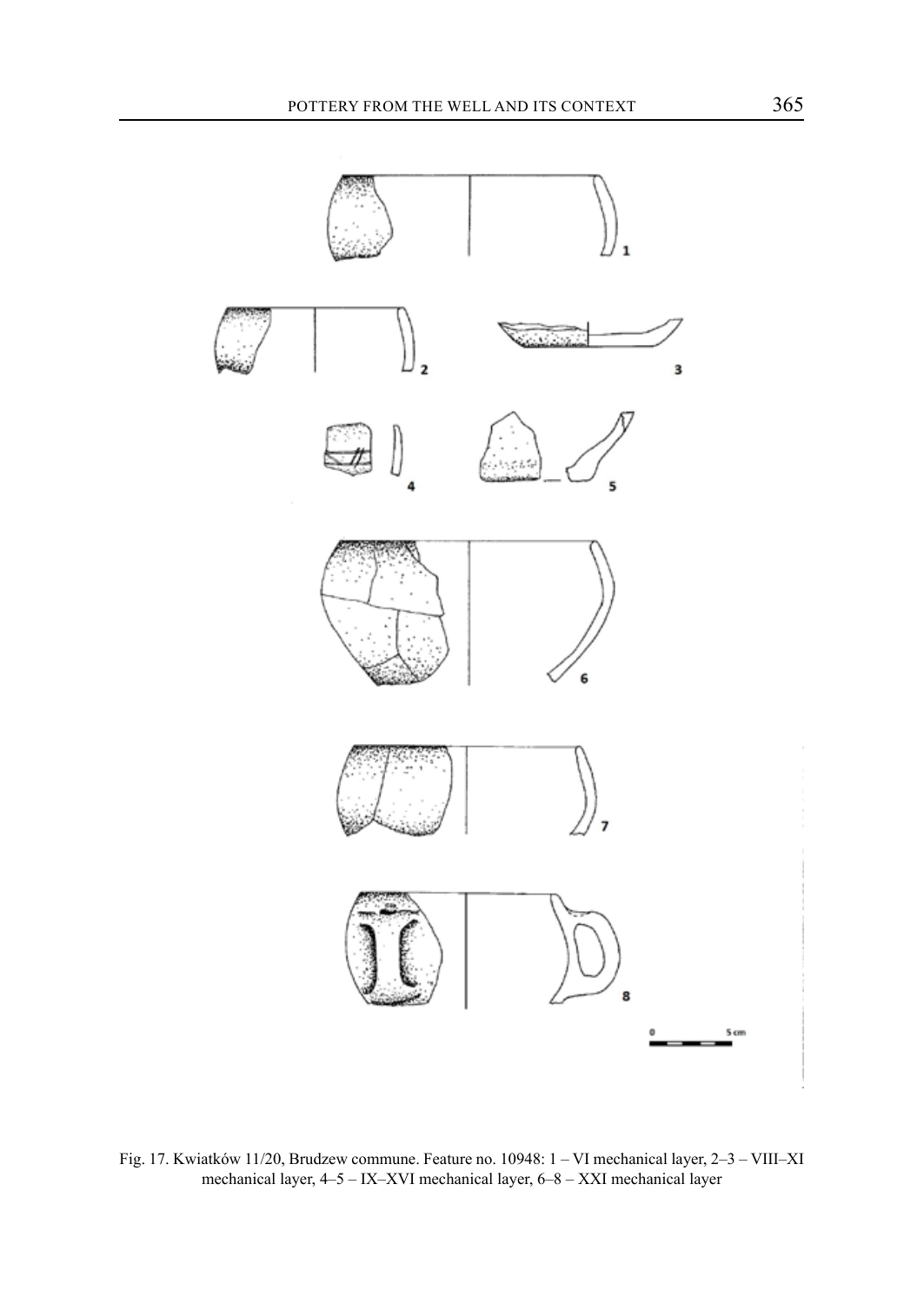

Fig. 18. Kwiatków 11/20, Brudzew commune. Feature no. 10948: 1–2 – IV/V and III – X mechanical layer, 3 – II–IV/V mechanical layer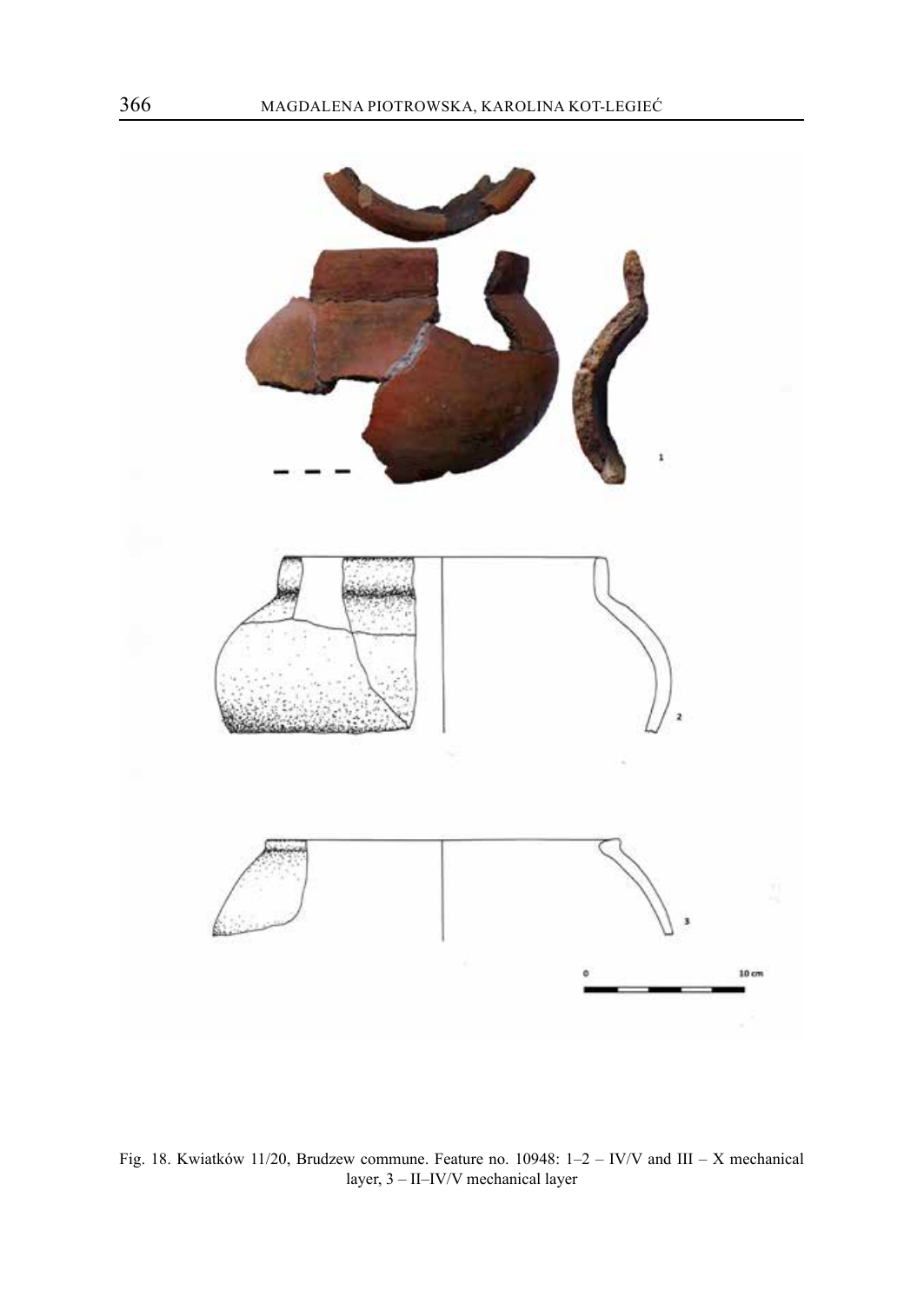intentional backfilling of the well shaft. The discussed form belongs to pot-shaped vessels with a spout diameter of 20 cm and a bulbous body. The rim of the bipartite pot was vertical, its edge was not thickened but it was truncated from the top. Most likely, its widest part was placed above the mid-point of its height, which may be implied by the inverted pear-shaped form characteristic of the vessels representing the Przeworsk culture. However, in this case, the formula used for the preparation of the ceramic mass as well as the shape of the rim were different. The study vessel has a smooth surface, brick-red in colour. Vessels with analogous tectonics are typical of the decline of the older and the beginning of the younger pre-Roman Iron Age (Machajewski, Rozen, 2016, p. 61). The second of the partly reconstructed vessels has its analogies in bulbous pots (fig. 18: 3 – mechanical layer II–IV/V). The reconstructed diameter of the spout is 22 cm. The surface of the vessel is smooth, brick-brown in colour. This type of containers is not often listed among the materials from Kwiatków (Kot, 2016, p. 146). Vessels of this type refer to the materials with clear stylistics features of Jastorf and Przeworsk provenance from the younger pre-Roman Iron Age (Seyer, 1982, p. 44; Muzolf, 2004, p. 88).

Almost identical mug forms were recorded at various depths (fig. 15: 6 – mechanical layer II–IV/V; fig. 17: 8 – mechanical layer XXI). In both cases, they had a bulbous shape and the handle was placed in the widest part of the vessel body. Vessels with this type tectonics are not too chronologically sensitive and they are recorded both in phases A2 and A3 of the younger pre-Roman Iron Age, but more often they occur in inventories from the early Roman Iron Age (Dąbrowska, 1973, p. 501; Gajewski, Woźniak, 2000, p. 301; Godłowski, 1981, p. 65–66). The deepest layer of the backfill, in which the pottery material was recorded (mechanical layer XXI), yielded some partly preserved wide-mouthed vessel forms with tall shoulders (fig. 17: 6, 7). Their analogies show in the vessels classified by T. Liana as type IV/2, occurring mainly in phase B2 (sporadically B1) (Liana, 1970, p. 439).

#### **DISSCUSSION**

Deposition level of the pottery material obtained from the presented features is an important factor in its analysis. An occurrence of the vessels in the bottoms of the casings proves that they were present there when the wells were still in use or very shortly after their end-of-use. In the case of some wells, the discovered artefacts probably occurred in their interiors when the features were not used as artificial water intakes any more and the material could get inside the abandoned well with the ground coming away from the upper walls of the feature even long after it was ceased or as a result of an intentional backfilling of the wells. This pottery material, with earlier provenance, usually comes from the layers surrounding these features and it got into the shafts as a result of slow post-depositional processes or as a result of a single, intentional backfilling of the feature performed by inhabitants of the settlement. Such material was characterized by strong fragmentation,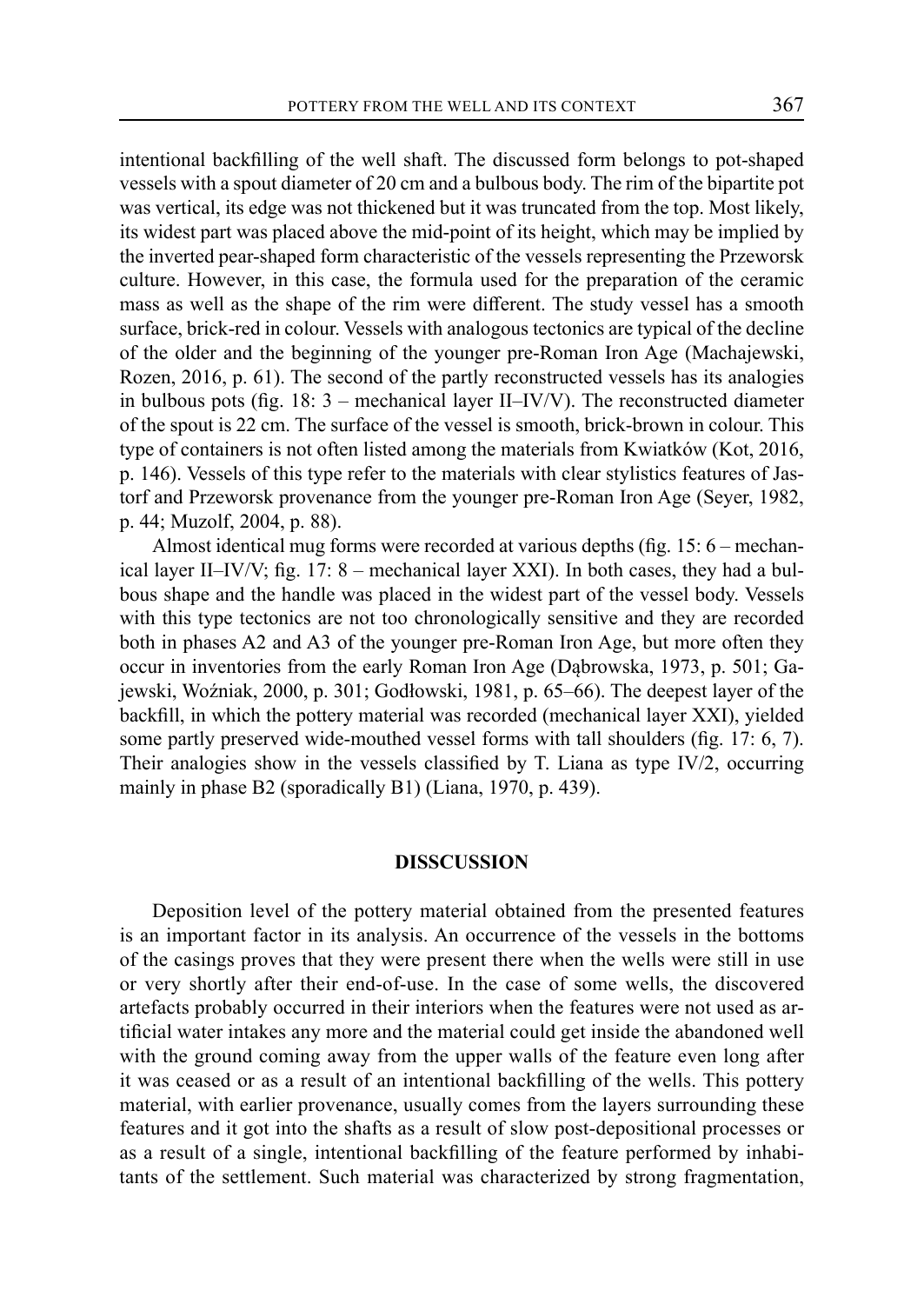came from many vessels and was registered at various levels of fills. Consequently, the pottery material discovered in the wells which were dated to the period of the Roman Iron Age coincided in the secondary context with some pottery fragments which were older than the features themselves. Such a situation was observed in the case of features 7287 and 10948. In the first of these features, an assemblage of pottery representing the Przeworsk culture from the period of the Roman Iron Age clearly prevailed, while a single, partially reconstructed vessel recorded above the preserved construction refers to vessels of foreign provenance. The feature was subjected to spontaneous backfilling for a long time. Probably, it comes from the vicinity of the well and entered the fill in the result of long-lasting post-depositional processes (secondary context). Also in feature 10948 the Przeworsk culture materials prevailed. The feature was probably backfilled, and the material in its fill entered the surroundings of the "well" during its intentional levelling. To sum up, some partially reconstructed, single vessels referring to forms found in the materials of the Jastorf Culture entered the two features in the course of different processes – natural, slow levelling and intentional filling of the well. An advantage of artefacts representing the Przeworsk culture in the fills of both presented features can be explained by an intensive exploitation of their surroundings by the residents of Kwiatków in the first centuries AD. Therefore, it can be assumed that this settlement superimposed the earlier stages of the settlement's use and largely destroyed it, or perhaps those were some zones of the settlement which were not intensively used during the pre-Romanian Iron Age.

As mentioned before, the majority of the obtained materials representing the pre-Roman Iron Age were recorded in the upper parts of the backfills, in the form of highly fragmented shreds, among which only a few were suitable for reconstruction. The vessel from the fill of feature 1293 was an exception as, unlike the earlier finds of fragments of vessels, it was recorded at a depth of c. 1.60 cm. Despite the fact that it was heavily destroyed, its complete reconstruction was possible. The level of deposition of the vessel and its "state of preservation" suggest that it was chronologically close to the time when the well was still in use. In this case, an artefact of a younger provenance – a small, black bowl was recorded in the upper parts of the backfill in the secondary context. So far, it is the only well from the site in Kwiatków which can be linked to the pre-Roman Iron Age. It is worth re-emphasizing that it is also the only casing within the entire site made from wattle. This may indicate a different cultural background. Based on the available sources, it can be noticed that this type of construction belonged to more frequent finds in the settlements representing the younger pre-Roman Iron Age (Krzyszowski, 2005, p. 194; Żygadło, 2012, p. 401, 407; Nierychlewska, Tyszler, 2009, p. 107; Żychliński, 2010, p. 537– 538). Generally, wells which constructions were made from wattle are treated as rare finds in the materials representing the Przeworsk culture (Nowakowski, Waluś, 1986, p. 46).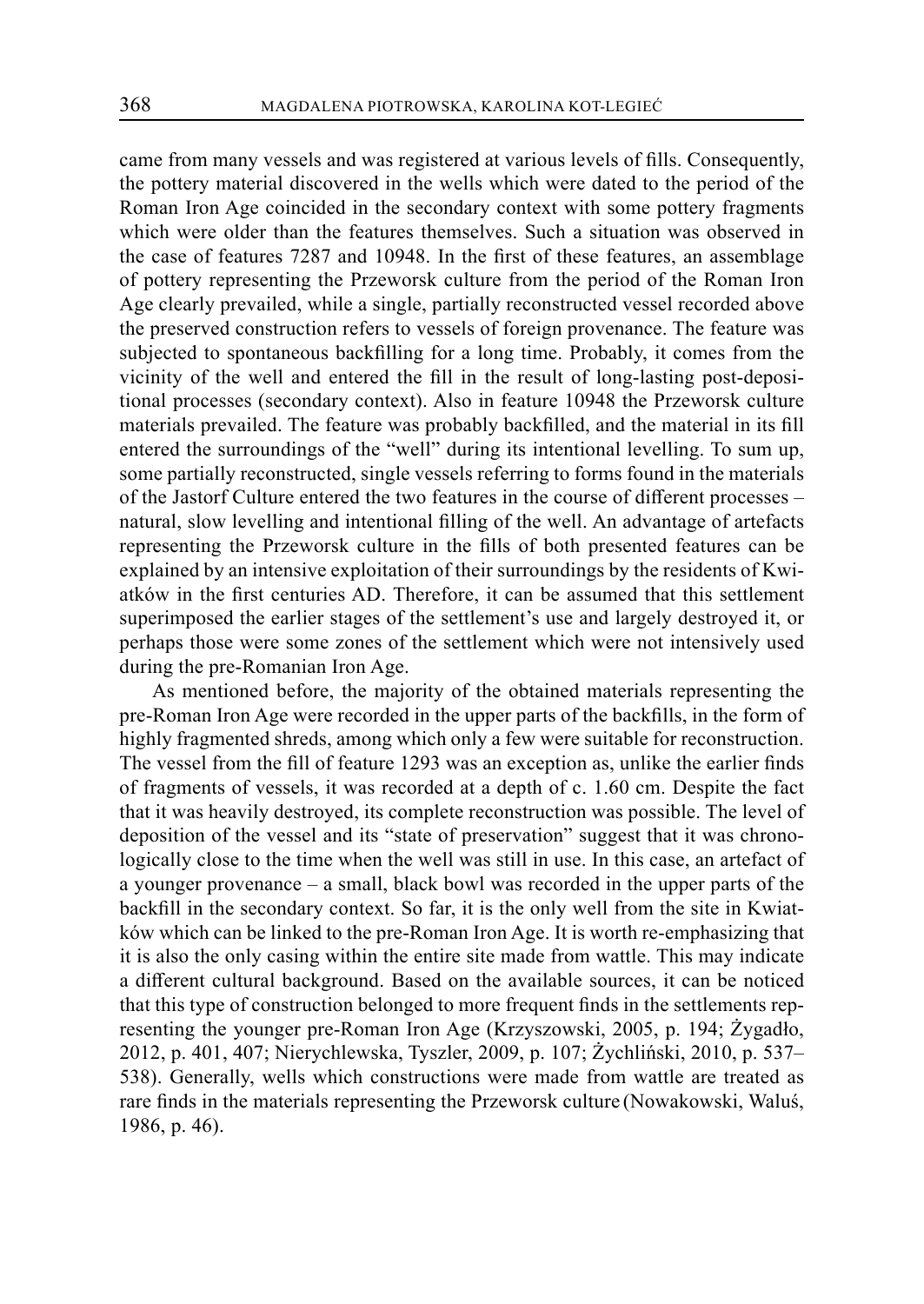## BIBLIOGRAPHY

| Abramek, B.               |                                                                                                 |
|---------------------------|-------------------------------------------------------------------------------------------------|
| 2004                      | Dwa domy ze schyłkowej fazy kultury przeworskiej z Walokwa-Kurnicy, st. 1, gm. Osja-            |
|                           | ków, woj. łódzkie, datowane metodą radioweglową. Prace i Materiały Muzeum Archeolo-             |
|                           | gicznego i Etnograficznego w Łodzi (Seria Archeologiczna, t. 42), p. 327-354.                   |
| Becker, C.-J.             |                                                                                                 |
| 1961                      | Førremersk jernalder I Syd – og Mitdtjylland (Natinalmuseets Skrifter, t. 4.). Jutlandia.       |
| Bednarczyk, J.            |                                                                                                 |
| 1998                      | Życie codzienne w okresie rzymskim. In M. Chłodnicki, L. Krzyżaniak (eds), Gazociąg             |
|                           | pełen skarbów archeologicznych (p. 69-94). Poznań: EuRoPol GAZ s.a. / Poznańskie                |
|                           | Towarzystwo Prehistoryczne.                                                                     |
| Bender, W.                |                                                                                                 |
| 1980                      | Kompleks osadniczy w miejscowości Wólka Łasiecka na tle osadnictwa dorzecza Bzury.              |
|                           | Archeologia Polski, 25(2), p. 335–388.                                                          |
| Bochnak, T.<br>2014       | Importy celtyckie w kulturze przeworskiej i oksywskiej na ziemiach polskich w młodszym          |
|                           | okresie przedrzymskim. Zróżnicowanie – drogi napływu – kontekst kulturowy. Rzeszów:             |
|                           | Wydawnictwo Uniwersytetu Rzeszowskiego.                                                         |
| Dąbrowska, T.             |                                                                                                 |
| 1973                      | Cmentarzysko kultury przeworskiej w Karczewcu, pow. Węgrów. Materiały Starożytne                |
|                           | i Wczesnośredniowieczne, 2, p. 383–527.                                                         |
| Dąbrowska, T.             |                                                                                                 |
| 1988                      | Wczesne fazy kultury przeworskiej. Chronologia – zasięg – powiązania. Warszawa: Pań-            |
|                           | stwowe Wydawnictwo Naukowe.                                                                     |
| 1994                      | Wpływy jastorfskiej na kulturę przeworską w młodszym okresie przedrzymskim. Kultura             |
|                           | przeworska, t. 1 (s. 71-88). Lublin: Wydawnictwo Uniwersytetu Marii Curie-Skłodow-              |
|                           | skiej.                                                                                          |
| Domaradzka, S., Waluś, A. |                                                                                                 |
|                           | 2009-2010 Izdebno Kościelne, st. 1, woj. mazowieckie. Badania w latach 2008-2009 (Pl. 108-110). |
|                           | Światowit, 8(49/B), 205-210.                                                                    |
| Gajewski, L., Woźniak, Z. |                                                                                                 |
| 2000                      | Cmentarzysko wczesnoprzeworskie ze Stradowa, pow. Kazimierza Wielka. Sprawozdania               |
|                           | Archeologiczne, 52, p. 231-328.                                                                 |
| Godłowski, K.<br>1977     | Materiały do poznania kultury przeworskiej na Górnym Śląsku (część II). Materiały Sta-          |
|                           | rożytne i Wczesnośredniowieczne, 4, 7-238.                                                      |
| Godłowski, K.             |                                                                                                 |
| 1981                      | Kultura przeworska. In W. Hensel (ed.), Prahistoria ziem polskich V (p. 57-135). Wro-           |
|                           | cław – Warszawa – Kraków – Gdańsk: Ossolineum.                                                  |
| Grygiel, M.               |                                                                                                 |
| 2004                      | Problem chronologii i przynależności kulturowej materiałów o charakterze jastorfskim            |
|                           | z Brześcia Kujawskiego, woj. kujawsko-pomorskie, w świetle ostatnich badań nad pro-             |
|                           | blematyką okresu przedrzymskiego w Polsce. In H. Machajewski (ed.), Kultura jastorfska          |
|                           | na Nizinie Wielkopolsko-Kujawskiej (p. 13-82). Poznań: SNAP Oddział w Poznaniu.                 |
| Kasprowicz, T.            |                                                                                                 |
| 2008                      | Osada i cmentarzysko ludności z okresu przedrzymskiego na stanowisku 284 (AUT 192)              |
|                           | Poznań-Nowe Miasto. In H. Machajewski, R. Pietrzak (eds), Poznań – Nowe Miasto.                 |
|                           | Źródła archeologiczne do studiów nad pradziejami i wczesnym średniowieczem dorzecza             |
|                           | środkowej Warty (p. 225-296). Poznań: Wydawnictwo Poznańskie.                                   |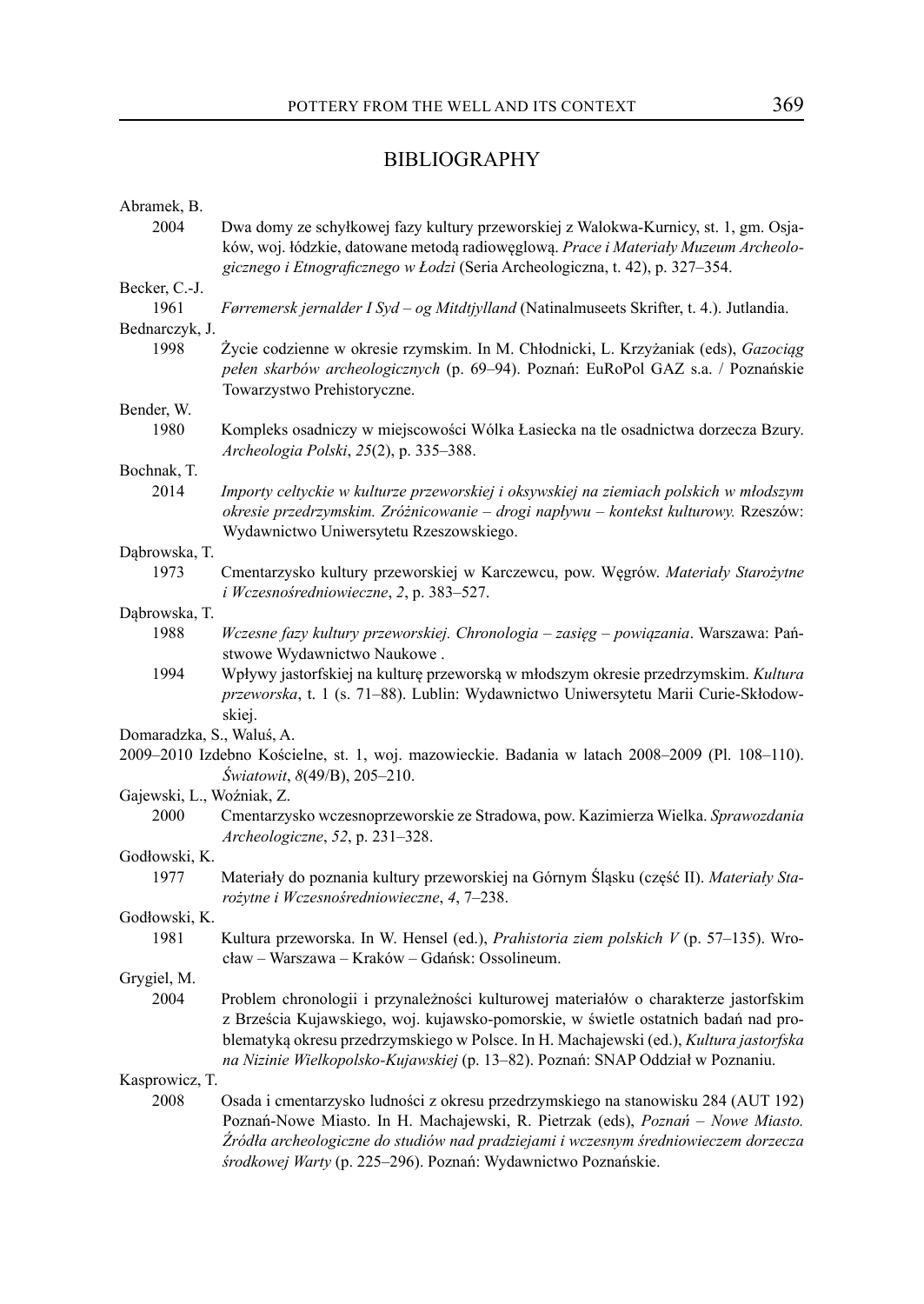| Keiling, H.                |                                                                                                                                                                                                                                                                                                                                                                                                                                                                                                                   |
|----------------------------|-------------------------------------------------------------------------------------------------------------------------------------------------------------------------------------------------------------------------------------------------------------------------------------------------------------------------------------------------------------------------------------------------------------------------------------------------------------------------------------------------------------------|
| 1969                       | Die vorrömische Eisenzeit im Elde-Karthane-Gebiet (Kreis Perleberg Und Kreis Lud-<br>wigslust). Beiträge zur Ur- und Frühgeschichte der Bezirke Rostock, Schwerin Und Neu-<br>brandenburg 3. Schwerin: Museum für Ur- und Frühgeschichte.                                                                                                                                                                                                                                                                         |
| Kot, K.                    |                                                                                                                                                                                                                                                                                                                                                                                                                                                                                                                   |
| 2016                       | Ceramika z okresów przedrzymskiego, rzymskiego i wędrówek ludów. In S. Rzepecki (ed.),<br>Wielokulturowy kompleks osadniczy ze stanowiska Kwiatków 11/20. Strefy A1 i A2 (Spatium<br>Archaeologicum, t. 9) (p. 141-274). Łódź: Instytut Archeologii Uniwersytetu Łódzkiego.                                                                                                                                                                                                                                       |
| Kot, K., Piotrowska, M.    |                                                                                                                                                                                                                                                                                                                                                                                                                                                                                                                   |
| 2016                       | Chronologia i zagospodarowanie stref A1 i A2 w okresach przedrzymskim, rzymskim<br>i wędrówek ludów. W: S. Rzepecki (red.), Wielokulturowy kompleks osadniczy ze stano-<br>wiska Kwiatków 11/20. Strefy A1 i A2 (Spatium Archaeologicum, t. 9) (p. 287-301). Łódź:<br>Instytut Archeologii Uniwersytetu Łódzkiego.                                                                                                                                                                                                |
| Krzyszowski, A.            |                                                                                                                                                                                                                                                                                                                                                                                                                                                                                                                   |
| 2005                       | Wyniki dwóch sezonów badań wykopaliskowych w Sługocinku (stan. 1 i 13), w pow.<br>konińskim. Fontes Archaeologici Posnanienses, 41, 191-210.                                                                                                                                                                                                                                                                                                                                                                      |
| Liana, T.                  |                                                                                                                                                                                                                                                                                                                                                                                                                                                                                                                   |
| 1970                       | Chronologia względna kultury przeworskiej we wczesnym okresie rzymskim. Wiadomo-<br>ści Archeologiczne, 35, 429–487.                                                                                                                                                                                                                                                                                                                                                                                              |
|                            | Machajewski, H., Pietrzak, R.                                                                                                                                                                                                                                                                                                                                                                                                                                                                                     |
| 2008                       | Osada ludności z okresu przedrzymskiego na stanowisku 278 (AUT 191) Poznań-Nowe<br>Miasto. In H. Machajewski, R. Pietrzak (eds), Poznań-Nowe Miasto. Źródła archeologicz-<br>ne do studiów nad pradziejami i wczesnym średniowieczem dorzecza środkowej Warty (p.<br>153-224). Poznań: Wydawnictwo Poznańskie.                                                                                                                                                                                                    |
| Machajewski, H., Rozen, J. |                                                                                                                                                                                                                                                                                                                                                                                                                                                                                                                   |
| 2016                       | Osada kultury jastorfskiej oraz cmentarzysko kultury przeworskiej z młodszego okresu<br>przedrzymskiego. In S. Domaradzka, B. Józwiak, H. Machajewski, A. Waluś (eds), Wielo-<br>kulturowe stanowisko 1 w miejscowości Izdebno Kościelne gmina Grodzisk Mazowiecki:<br>źródła archeologiczne z badań wykopaliskowych na trasie autostrady A2, odcinek mazo-<br>wiecki (Światowit. Supplement Series M, Via Archaeologica Massoviensis) (p. 45–206).<br>Warszawa: Instytut Archeologii Uniwersytetu Warszawskiego. |
| Muzolf, B.                 |                                                                                                                                                                                                                                                                                                                                                                                                                                                                                                                   |
| 2004                       | Sprawozdanie z badań ratowniczych wielokulturowego stanowiska w miejscowości Ro-<br>goszyn, stan. 2-4, gm. Piątek, woj. łódzkie. In Z. Bukowski (ed.), Raport 2001-2002.<br>Wstępne wyniki konserwatorskich badań archeologicznych w strefie budowy autostrad<br>w Polsce za lata 2001-2002 (= Zeszyty Ośrodka Ochrony Dziedzictwa Archeologicznego<br>(d. Zeszyty ORBA) (Seria B: Materiały Archeologiczne) (p. 80-94). Warszawa: Ośrodek<br>Ochrony Dziedzictwa Archeologicznego.                               |
| Nowakowski, W. Waluś, A.   |                                                                                                                                                                                                                                                                                                                                                                                                                                                                                                                   |
| 1986                       | Studnie kultury przeworskiej z ziem Polski. Światowit, 36, 43–64.                                                                                                                                                                                                                                                                                                                                                                                                                                                 |
|                            | Nierychlewska, A., Tyszler, L.                                                                                                                                                                                                                                                                                                                                                                                                                                                                                    |
| 2009                       | Badania w Witowie na stanowisku 14-15, gm. Piątek, pow. Łęczyca, woj. łódzkie, na tra-<br>sie autostrady A1 (ST. A1 72-73). Zarys problematyki badań. Prace i Materiały Muzeum<br>Archeologicznego i Etnograficznego w Łodzi (Seria Archeologiczna, t. 44 (2008-2009),<br>$103 - 124.$                                                                                                                                                                                                                            |
| Piotrowska, M.             |                                                                                                                                                                                                                                                                                                                                                                                                                                                                                                                   |
| 2015                       | Studnia koło rzeki czyli o zasadności budowy i funkcji sztucznych ujęć wody w prze-<br>strzeni osad kultury przeworskiej. Szkic do problemu. In L. Tyszler, E. Droberjar (eds),<br>Barbari Superiores et Inferiores. Archeologia Barbarzyńców (p. 329–343). Łódź – Wie-<br>luń: Instytut Archeologii Uniwersytetu Łódzkiego, Muzeum Ziemi Wieluńskiej, SNAP<br>Oddział w Łodzi.                                                                                                                                   |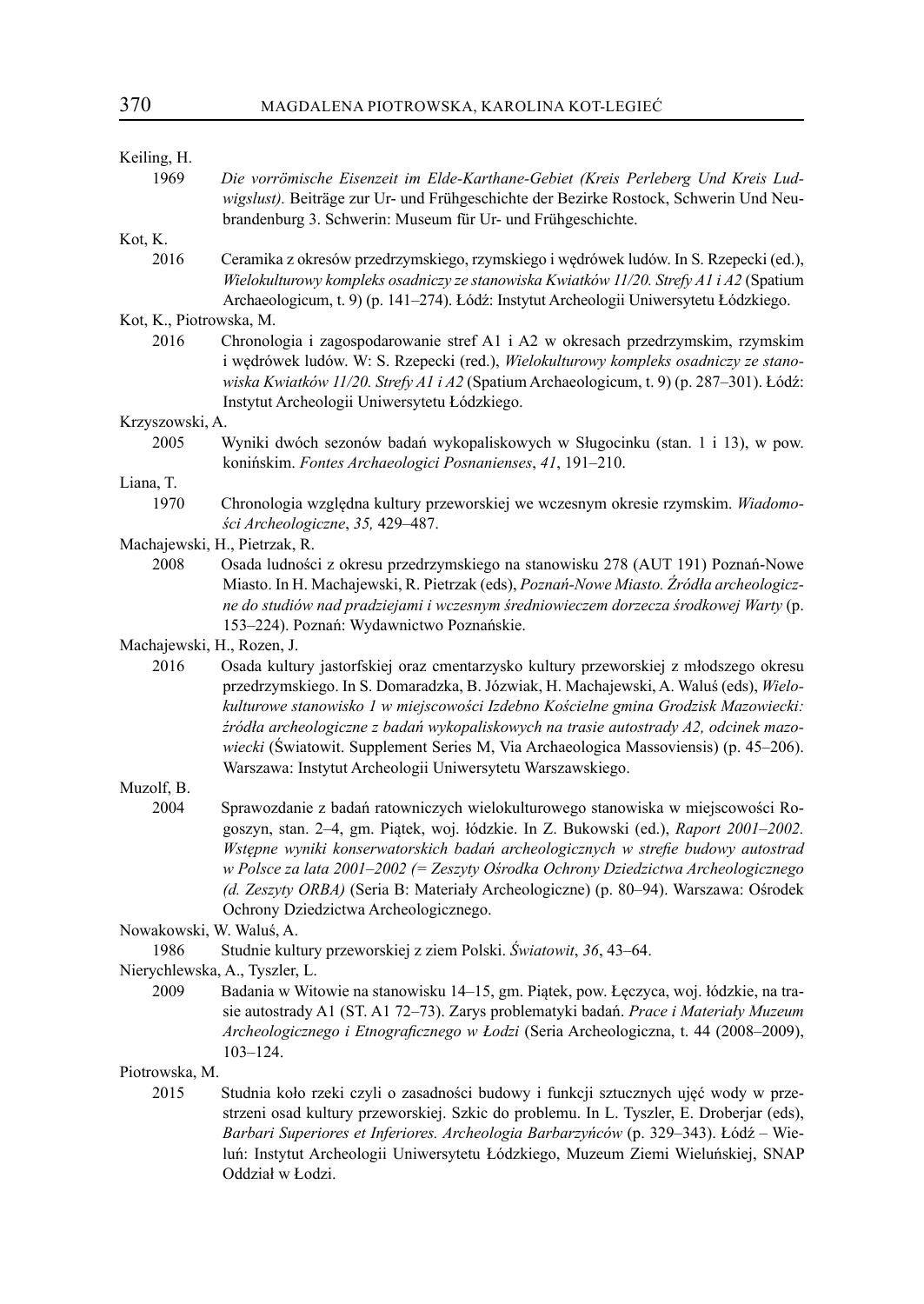| Piotrowska, M.                        |                                                                                                                                                                                                                                                                                                                                                            |  |
|---------------------------------------|------------------------------------------------------------------------------------------------------------------------------------------------------------------------------------------------------------------------------------------------------------------------------------------------------------------------------------------------------------|--|
| 2016                                  | Osadnictwo z okresu przedrzymskiego, okresu wpływów rzymskich i wczesnego okresu<br>wędrówek ludów. Perspektywa źródeł nieruchomych. In S. Rzepecki (ed.), Wielokulturo-<br>wy kompleks osadniczy ze stanowiska Kwiatków 11/20, gm. Brudzew. Strefy A1 i A2 (Spa-<br>tium Archaeologicum, t. 9) (p. 47-140). Łódź: Łódź: Instytut Archeologii Uniwersytetu |  |
|                                       | Łódzkiego.                                                                                                                                                                                                                                                                                                                                                 |  |
| Rzepecki, S., Kot, K., Piotrowska, M. |                                                                                                                                                                                                                                                                                                                                                            |  |
| 2016                                  | Pod prąd czasu. Kwiatków i okolica w pradziejach. Łódź: Instytut Archeologii Uniwersy-                                                                                                                                                                                                                                                                     |  |
|                                       | tetu Łódzkiego, Fundacja Uniwersytetu Łódzkiego, Łódzka Fundacja Badań Naukowych,<br>Urząd Gminy Brudzew.                                                                                                                                                                                                                                                  |  |
| Seyer, H.                             |                                                                                                                                                                                                                                                                                                                                                            |  |
| 1982                                  | Siedlung und archaologische Kultur der Germanen im Havel-Spree-Gebiet in den Jahr-<br>hunderten vor Beginn u. Z. Berlin: Akademie Verlag.                                                                                                                                                                                                                  |  |
| Skowron, J.                           |                                                                                                                                                                                                                                                                                                                                                            |  |
| 2008                                  | Cmentarzysko ludności kultury przeworskiej w Kunach na stanowisku 4, w Wielkopolsce<br>Wschodniej. In J. Skowron, M. Olędzki (eds), Kultura przeworska. Odkrycia – Interpre-<br>tacje - Hipotezy, t. 2 (p. 11-210). Łódź: Instytut Studiów Międzynarodowych UŁ.                                                                                            |  |
| Żychliński, D.                        |                                                                                                                                                                                                                                                                                                                                                            |  |
| 2004                                  | Osada z młodszego okresu przedrzymskiego z elementami kultury jastorfskiej w Otoro-<br>wie, pow. Szamotuły, stan. 66. In H. Machajewski (ed.), Kultura jastorfska na Nizinie<br>Wielkopolsko - Kujawskiej (p. 245-258). Poznań: SNAP Oddział w Poznaniu.                                                                                                   |  |
| Zychliński, D.                        |                                                                                                                                                                                                                                                                                                                                                            |  |
| 2010                                  | Roszarnia lnu ze stanowiska 21 w Daniszewie, pow. Koło, woj. wielkopolskie jako przy-<br>czynek do poznania gospodarki ludności kultury przeworskiej z początków młodszego<br>okresu przedrzymskiego. In J. Beljak, G. Březinová, V. Varsik (eds), Archeológia Bar-<br>barov 2009. Hospodárstvo Germánov (p. 537–543). Nitra: Archeologický ústav SAV.     |  |
| Żygadło L.                            |                                                                                                                                                                                                                                                                                                                                                            |  |
| 2012                                  | Nowa Wieś Wrocławska 13 – badania osady z młodszego okresu przedrzymskiego na<br>obwodnicy Wrocławia. In S. Kadrow (ed.), Raport 2007-2008, I (p. 395-409). Warszawa:<br>Narodowy Instytut Dziedzictwa.                                                                                                                                                    |  |

### CERAMIKA ZE STUDNI I JEJ KONTEKST. W POSZUKIWANIU RÓŻNIC I PODOBIEŃSTW

### Streszczenie

Kwiatków to wielokulturowe stanowisko zlokalizowane na terenie Wielkopolski nad rzeką Wartą oraz mniejszymi ciekami – Teleszyną i Siedzą. Większość odkrytych źródeł związana jest z rozległą osadą ludności kultury przeworskiej. Do najliczniej rejestrowanych zabytków należała ceramika. Olbrzymie ilości fragmentów naczyń pozyskano zarówno z warstwy kulturowej, jak i z wypełnisk obiektów – łącznie około 290 tys. ułamków naczyń. Materiał ten stał się jedną z podstaw do określenia chronologii tej rozległej osady.

Wśród zarejestrowanych obiektów na szczególną uwagę zasługuje zespół ponad stu sztucznych ujęć wody wyróżniający Kwiatków na tle innych osad przeworskich. Do najliczniej pozyskanego materiału zabytkowego z wypełnisk tych obiektów należała również ceramika. Ilość materiału zabytkowego odkrywanego w studniach była zróżnicowana podobnie jak stan zachowania naczyń. Rejestrowano od kilku do kilkuset fragmentów. Niekiedy pozyskiwano w całości zachowane naczynia oraz formy nadające się do rekonstrukcji.